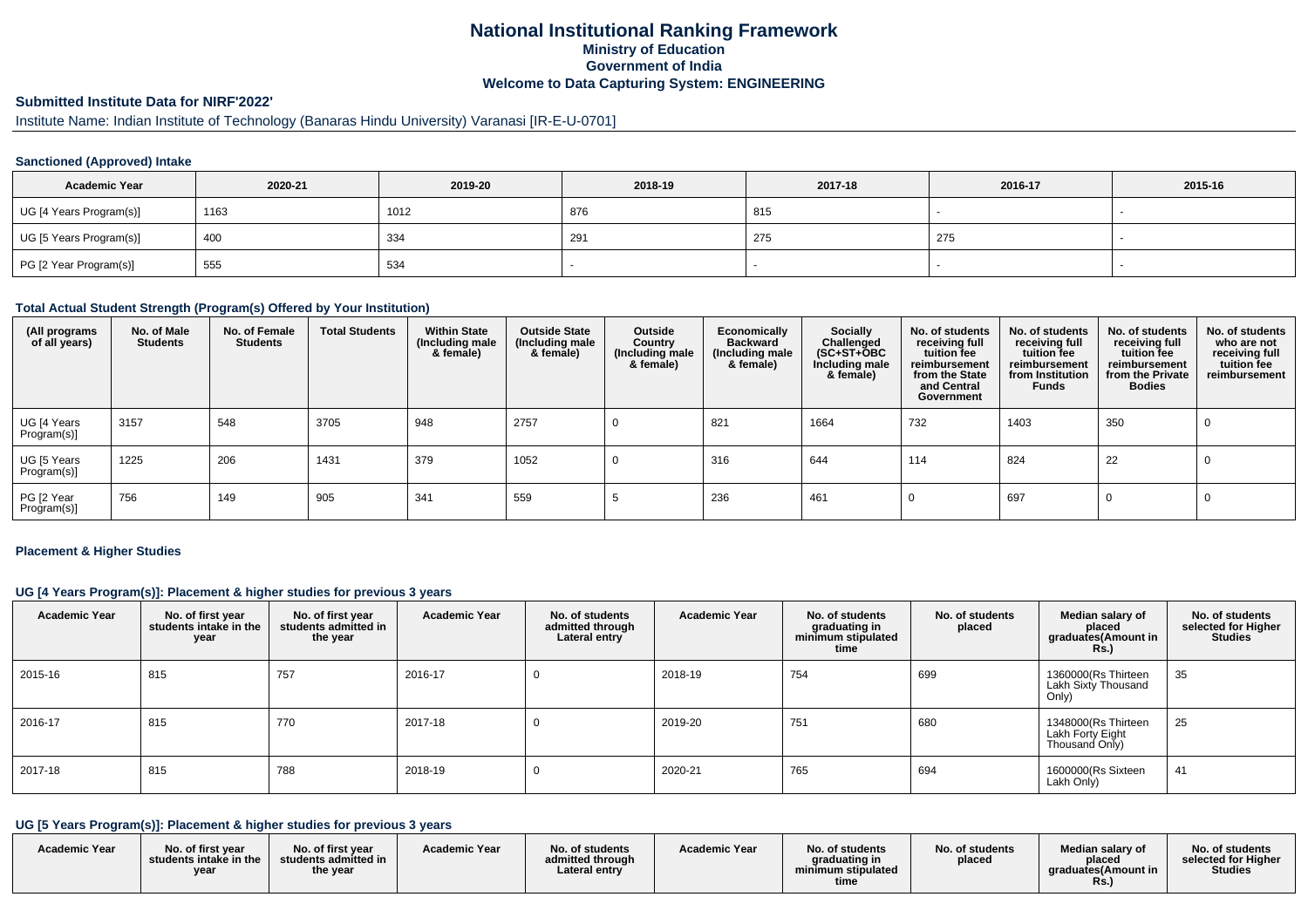| 2014-15 | 275 | 197 | 2015-16 | 2018-19 | 197 | 180 | 1525000(Rs Fifteen<br>Lakh Twenty Five<br>Thousand Only) | 13 |
|---------|-----|-----|---------|---------|-----|-----|----------------------------------------------------------|----|
| 2015-16 | 275 | 251 | 2016-17 | 2019-20 | 246 | 221 | 1350000(Rs Thirteen<br>Lakh Fifty Thousand<br>Only)      | 10 |
| 2016-17 | 275 | 266 | 2017-18 | 2020-21 | 251 | 217 | 1600000(Rs Sixteen<br>Lakh Only)                         | 15 |

# **PG [2 Years Program(s)]: Placement & higher studies for previous 3 years**

| <b>Academic Year</b> | No. of first year<br>students intake in the<br>year | No. of first vear<br>students admitted in<br>the year | <b>Academic Year</b> | No. of students graduating in minimum<br>stipulated time | No. of students<br>placed | Median salary of<br>placed<br>graduates(Amount in<br><b>Rs.)</b> | No. of students<br>selected for Higher<br><b>Studies</b> |
|----------------------|-----------------------------------------------------|-------------------------------------------------------|----------------------|----------------------------------------------------------|---------------------------|------------------------------------------------------------------|----------------------------------------------------------|
| 2017-18              | 425                                                 | 359                                                   | 2018-19              | 252                                                      | 195                       | 809000(Rs Eight Lakh<br>Nine Thousand Only)                      | 57                                                       |
| 2018-19              | 443                                                 | 364                                                   | 2019-20              | 293                                                      | 190                       | 1508000(Rs Fifteen<br>Lakh Eight Thousand<br>Only)               | 52                                                       |
| 2019-20              | 534                                                 | 459                                                   | 2020-21              | 369                                                      | 268                       | 1600000(Rs Sixteen<br>Lakh only)                                 | 83                                                       |

#### **Ph.D Student Details**

| Ph.D (Student pursuing doctoral program till 2020-21 Students admitted in the academic year 2020-21 should not be entered here.) |                                                            |         |         |  |  |  |  |
|----------------------------------------------------------------------------------------------------------------------------------|------------------------------------------------------------|---------|---------|--|--|--|--|
| <b>Total Students</b>                                                                                                            |                                                            |         |         |  |  |  |  |
| Full Time                                                                                                                        |                                                            | 1152    |         |  |  |  |  |
| Part Time                                                                                                                        |                                                            |         |         |  |  |  |  |
|                                                                                                                                  | No. of Ph.D students graduated (including Integrated Ph.D) |         |         |  |  |  |  |
|                                                                                                                                  | 2020-21                                                    | 2019-20 | 2018-19 |  |  |  |  |
| Full Time                                                                                                                        | 112                                                        | 115     | 51      |  |  |  |  |
| Part Time                                                                                                                        |                                                            |         |         |  |  |  |  |

# **Financial Resources: Utilised Amount for the Capital expenditure for previous 3 years**

| <b>Academic Year</b>                                                                                                                                                                      | 2020-21                                                                                             | 2019-20                                                                                              | 2018-19                                                                                    |
|-------------------------------------------------------------------------------------------------------------------------------------------------------------------------------------------|-----------------------------------------------------------------------------------------------------|------------------------------------------------------------------------------------------------------|--------------------------------------------------------------------------------------------|
|                                                                                                                                                                                           | <b>Utilised Amount</b>                                                                              | <b>Utilised Amount</b>                                                                               | <b>Utilised Amount</b>                                                                     |
|                                                                                                                                                                                           |                                                                                                     | Annual Capital Expenditure on Academic Activities and Resources (excluding expenditure on buildings) |                                                                                            |
| Library (Books, Journals and e-Resources only)                                                                                                                                            | 71962850 (Rupees Seven Crore Nineteen Lakh Sixty Two<br>Thousand Eight Hundred Fifty Only)          | 76095518 (Rupees Seven Crore Sixty Lakh Ninety Five<br>Thousand Five Hundred Eighteen Only)          | 23560169 (Rupees Two Crore Thirty Five Lakh Sixty Thousand<br>One Hundred Sixty Nine Only) |
| New Equipment and software for Laboratories                                                                                                                                               | 130379048 (Rupees Thirteen Crore Three Lakh Seventy Nine<br>Thousand Forty Eight Only)              | 85004875 (Rupees Eight Crore Fifty Lakh Four Thousand Eight<br>Hundred Seventy Five Only)            | 101251703 (Rupees Ten Crore Twelve Lakh Fifty One<br>Thousand Seven Hundred Three Only)    |
| <b>Engineering Workshops</b>                                                                                                                                                              | 6874261 (Rupees Sixty Eight Lakh Seventy Four Thousand<br>Two Hundred Sixty One Only)               | 54685784 (Rupees Five Crore Forty Six Lakh Eighty Five<br>Thousand Seven Hundred Eighty Four Only)   | 18434065 (Rupees One Crore Eighty Four Lakh Thirty Four<br>Thousand Sixty Five Only)       |
| Other expenditure on creation of Capital Assets (For setting up<br>classrooms, seminar hall, conference hall, library, Lab, Engg<br>workshops excluding expenditure on Land and Building) | 83421197 (Rupees Eight Crore Thirty Four Lakh Twenty One<br>Thousand One Hundred Ninety Seven Only) | 34203488 (Rupees Three Crore Forty Two Lakh Three<br>Thousand Four Hundred Eighty Eight Only)        | 96100373 (Rupees Nine Crore Sixty One Lakh Three Hundred<br>Seventy Three Only)            |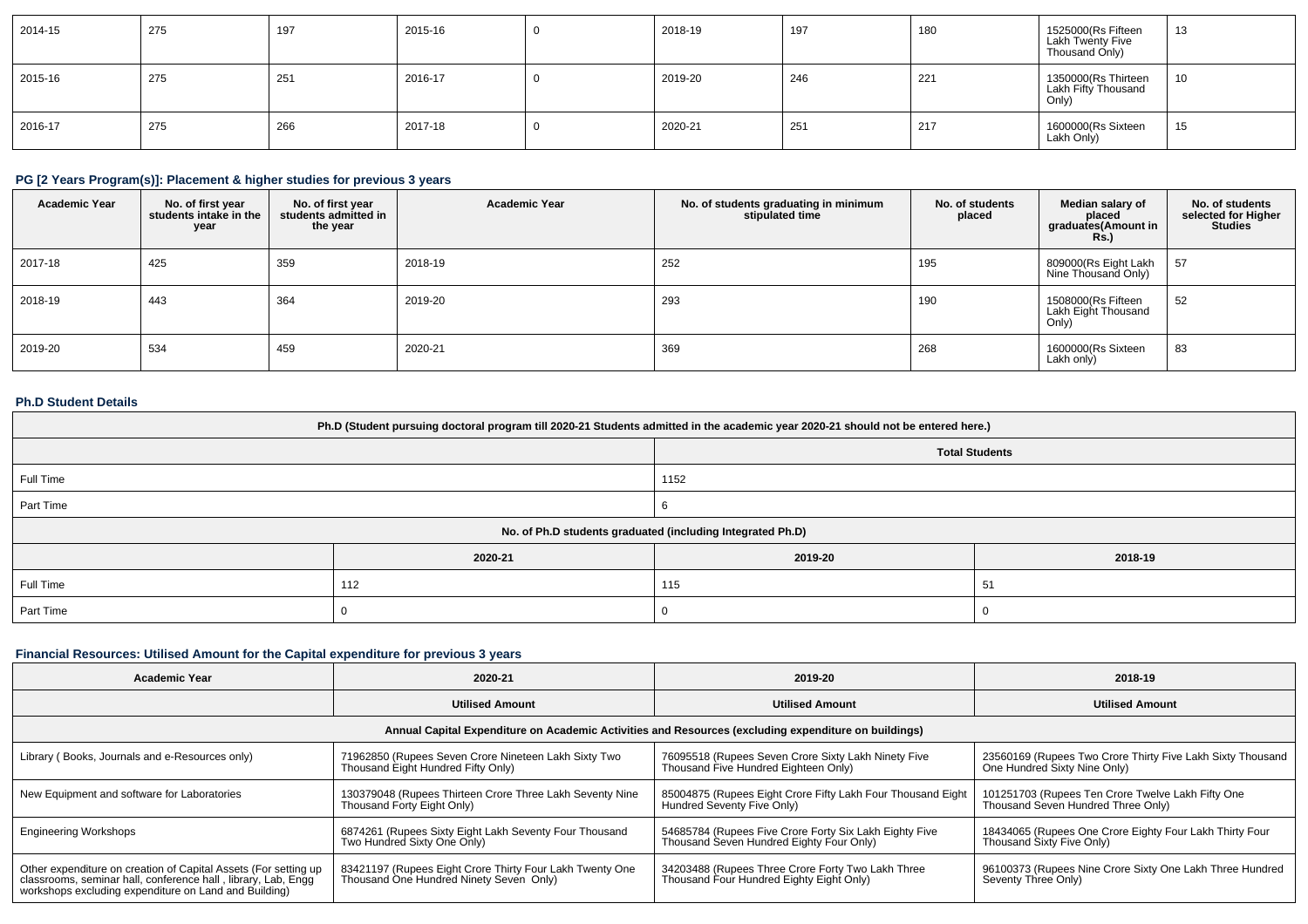#### **Financial Resources: Utilised Amount for the Operational expenditure for previous 3 years**

| <b>Academic Year</b><br>2020-21                                                                                                                                                                 |                                                                                                                            | 2019-20                                                                                                                 | 2018-19                                                                                                             |  |  |  |  |  |
|-------------------------------------------------------------------------------------------------------------------------------------------------------------------------------------------------|----------------------------------------------------------------------------------------------------------------------------|-------------------------------------------------------------------------------------------------------------------------|---------------------------------------------------------------------------------------------------------------------|--|--|--|--|--|
|                                                                                                                                                                                                 | <b>Utilised Amount</b>                                                                                                     |                                                                                                                         | <b>Utilised Amount</b>                                                                                              |  |  |  |  |  |
| <b>Annual Operational Expenditure</b>                                                                                                                                                           |                                                                                                                            |                                                                                                                         |                                                                                                                     |  |  |  |  |  |
| Salaries (Teaching and Non Teaching staff)                                                                                                                                                      | 1628336785 (Rupees One Hundred Sixty Two Crore Eighty<br>Three Lakh Thirty Six Thousand Seven Hundred Eighty Five<br>Only) | 1937074601 (Rupees One Hundred Ninety Three Crore<br>Seventy Lakh Seventy Four Thousand Six Hundred One Only)           | 1486113999 (Rupees One Hundred Forty Eight Crore Sixty<br>One Lakh Thirteen Thousand Nine Hundred Ninety Nine Only) |  |  |  |  |  |
| Maintenance of Academic Infrastructure or consumables and<br>other running expenditures (excluding maintenance of hostels<br>and allied services, rent of the building, depreciation cost, etc) | 1055600447 (Rupees One Hundred Five Crore Fifty Six Lakh<br>Four Hundred Forty Seven Only)                                 | 1187352195 (Rupees One Hundred Eighteen Crore Seventy<br>Three Lakh Fifty Two Thousand One Hundred Ninety Five<br>Only) | 1071356747 (Rupees One Hundred Seven Crore Thirteen<br>Lakh Fifty Six Thousand Seven Hundred Forty Seven Only)      |  |  |  |  |  |
| Seminars/Conferences/Workshops                                                                                                                                                                  | 6996396 (Rupees Sixty Nine Lakh Ninety Six Thousand Three<br>Hundred Ninety Six Only)                                      | 24748459 (Rupees Two Crore Forty Seven Lakh Forty Eight<br>Thousand Four Hundred Fifty Nine Only)                       | 24657065 (Rupees Two Crore Forty Six Lakh Fifty Seven<br>Thousand Sixty Five Only)                                  |  |  |  |  |  |

#### **IPR**

| Calendar year            | 2020 | 2019 | 2018 |
|--------------------------|------|------|------|
| No. of Patents Published | 44   | ັບ   | ້    |
| No. of Patents Granted   |      |      |      |

# **Sponsored Research Details**

| <b>Financial Year</b>                    | 2020-21                                                                                           | 2019-20                                                                                         | 2018-19                                                                            |
|------------------------------------------|---------------------------------------------------------------------------------------------------|-------------------------------------------------------------------------------------------------|------------------------------------------------------------------------------------|
| Total no. of Sponsored Projects          | 219                                                                                               | 209                                                                                             | 139                                                                                |
| Total no. of Funding Agencies            |                                                                                                   | 31                                                                                              | 26                                                                                 |
| Total Amount Received (Amount in Rupees) | 289963998                                                                                         | 355988485                                                                                       | 161046384                                                                          |
| Amount Received in Words                 | Rupees Twenty Eight Crore Ninety Nine Lakh Sixty Three<br>Thousand Nine Hundred Ninety Eight Only | Rupees Thirty Five Crore Fifty Nine Lakh Eighty Eight<br>Thousand Four Hundred Eighty Five Only | Rupees Sixteen Crore Ten Lakh Forty Six Thousand Three<br>Hundred Eighty Four Only |

### **Consultancy Project Details**

| <b>Financial Year</b>                    | 2020-21                                                                                   | 2019-20                                                                           | 2018-19                                                                                |
|------------------------------------------|-------------------------------------------------------------------------------------------|-----------------------------------------------------------------------------------|----------------------------------------------------------------------------------------|
| Total no. of Consultancy Projects        | 570                                                                                       | 1233                                                                              | 1073                                                                                   |
| Total no. of Client Organizations        | 343                                                                                       | 806                                                                               | 717                                                                                    |
| Total Amount Received (Amount in Rupees) | 128762896                                                                                 | 151707669                                                                         | 116899811                                                                              |
| Amount Received in Words                 | Rupees Twelve Crore Eighty Seven Lakh Sixty Two Thousand<br>Eight Hundred Ninety Six Only | Rupees Fifteen Crore Seventeen Lakh Seven Thousand Six<br>Hundred Sixty Nine Only | Rupees Eleven Crore Sixty Eight Lakh Ninety Nine Thousand<br>Eight Hundred Eleven Only |

# **PCS Facilities: Facilities of physically challenged students**

| 1. Do your institution buildings have Lifts/Ramps?                                                                                                         | Yes, more than 80% of the buildings |
|------------------------------------------------------------------------------------------------------------------------------------------------------------|-------------------------------------|
| 2. Do your institution have provision for walking aids, including wheelchairs and transportation from one building to another for<br>handicapped students? | Yes                                 |
| 3. Do your institution buildings have specially designed toilets for handicapped students?                                                                 | Yes, more than 80% of the buildings |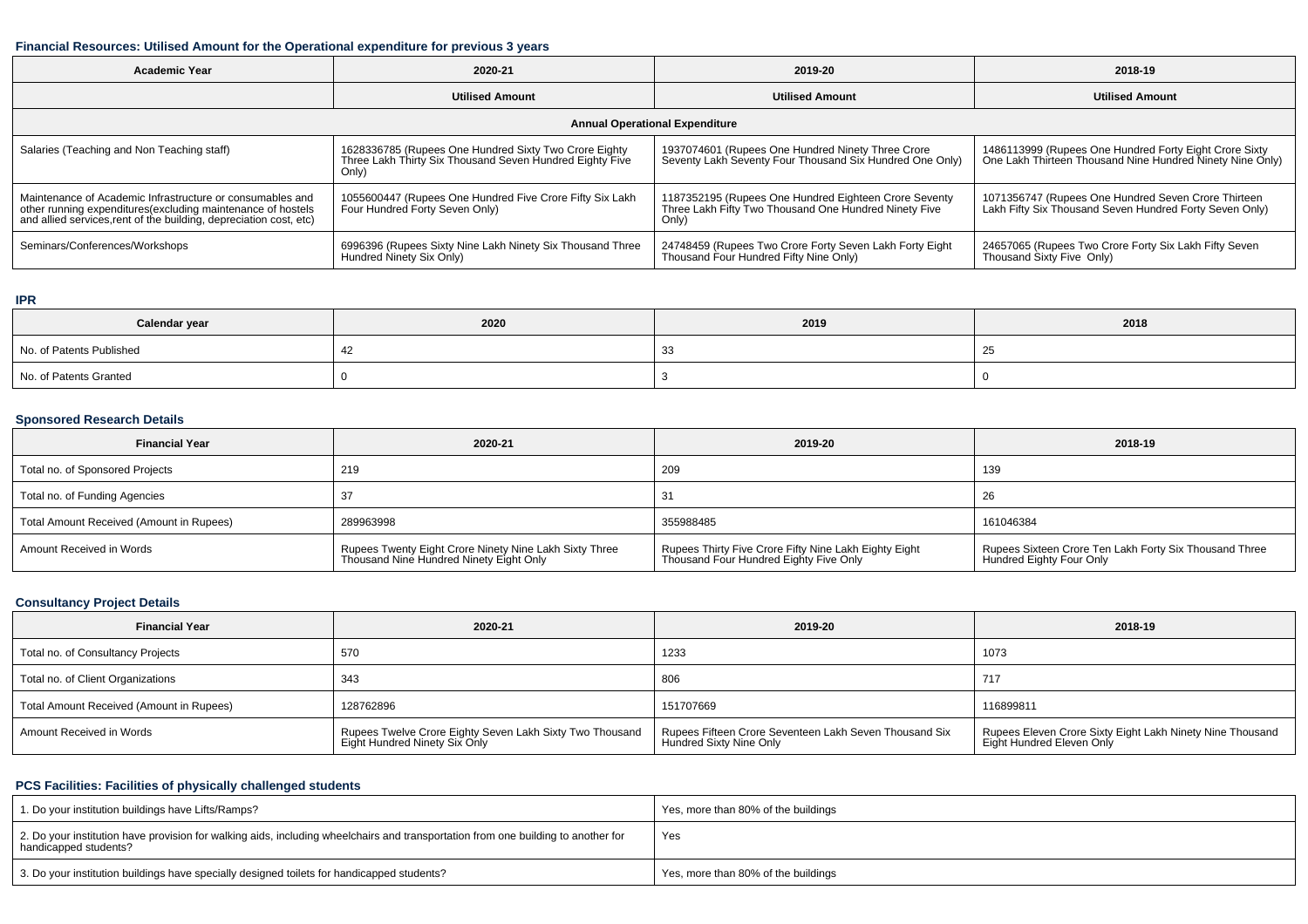#### **Faculty Details**

| Srno            | Name                            | Age        | <b>Designation</b>         | Gender | Qualification | Experience (In<br>Months) | <b>Currently working</b><br>with institution? | <b>Joining Date</b> | <b>Leaving Date</b>      | <b>Association type</b> |
|-----------------|---------------------------------|------------|----------------------------|--------|---------------|---------------------------|-----------------------------------------------|---------------------|--------------------------|-------------------------|
| $\overline{1}$  | Prasad Kesheo                   | 50         | <b>Assistant Professor</b> | Male   | Ph.D          | 218                       | Yes                                           | 14-08-2002          | $\sim$                   | Regular                 |
| $\overline{2}$  | Singh Rajeev Kumar              | 43         | Associate Professor        | Male   | Ph.D          | 195                       | Yes                                           | 07-11-2005          | $\overline{\phantom{a}}$ | Regular                 |
| 3               | Sahu Alakh Niranjan             | 44         | Associate Professor        | Male   | Ph.D          | 179                       | Yes                                           | 22-11-2005          | $\overline{\phantom{a}}$ | Regular                 |
| 4               | Sarkar Jahar                    | 44         | Associate Professor        | Male   | Ph.D          | 185                       | Yes                                           | 04-05-2005          | $\overline{\phantom{a}}$ | Regular                 |
| $5\phantom{.0}$ | Verma Tarun                     | 38         | <b>Assistant Professor</b> | Male   | Ph.D          | 181                       | Yes                                           | 24-05-2007          | $\overline{\phantom{a}}$ | Regular                 |
| 6               | Pathak Krishna Kant             | 50         | Professor                  | Male   | Ph.D          | 298                       | Yes                                           | 06-04-2016          | $\overline{\phantom{a}}$ | Regular                 |
| $\overline{7}$  | Marshal                         | 43         | Associate Professor        | Male   | Ph.D          | 142                       | Yes                                           | 04-07-2017          | $\sim$                   | Regular                 |
| 8               | <b>Banerjee Goutam</b>          | 62         | Professor                  | Male   | Ph.D          | 430                       | Yes                                           | 01-11-2004          | $\overline{\phantom{a}}$ | Regular                 |
| 9               | Singh Sanjay                    | 58         | Professor                  | Male   | Ph.D          | 342                       | Yes                                           | 29-08-2003          | $\overline{\phantom{a}}$ | Regular                 |
| 10              | Upadhyay Santosh<br>Kumar       | 56         | Professor                  | Male   | Ph.D          | 287                       | Yes                                           | 30-01-2008          | $\overline{\phantom{a}}$ | Regular                 |
| 11              | Sarawadekar Kishor<br>Prabhakar | 45         | <b>Assistant Professor</b> | Male   | Ph.D          | 172                       | Yes                                           | 13-06-2014          | $\overline{\phantom{a}}$ | Regular                 |
| 12              | Ghosh Pradyumna                 | 49         | Professor                  | Male   | Ph.D          | 286                       | Yes                                           | 16-12-2002          | $\sim$                   | Regular                 |
| 13              | Singh Jayant Kumar              | 52         | Associate Professor        | Male   | Ph.D          | 259                       | Yes                                           | 01-06-2007          | $\sim$                   | Regular                 |
| 14              | Dr Lakshmanan<br>Kailasam       | 37         | <b>Assistant Professor</b> | Male   | Ph.D          | 57                        | Yes                                           | 05-06-2017          | $\sim$                   | Regular                 |
| 15              | Dwivedi Shyam<br>Bihari         | 58         | Professor                  | Male   | Ph.D          | 322                       | Yes                                           | 22-12-2007          | $\overline{\phantom{a}}$ | Regular                 |
| 16              | Singh Santosh<br>Kumar          | 44         | Associate Professor        | Male   | Ph.D          | 222                       | Yes                                           | 27-10-2005          | $\overline{\phantom{a}}$ | Regular                 |
| 17              | Pal Bhola Nath                  | 44         | Associate Professor        | Male   | Ph.D          | 80                        | Yes                                           | 19-02-2014          | $\overline{\phantom{a}}$ | Regular                 |
| 18              | Pandey Praveen<br>Chandra       | 46         | Associate Professor        | Male   | Ph.D          | 230                       | Yes                                           | 14-11-2007          | $\overline{\phantom{a}}$ | Regular                 |
| 19              | Sahoo Rashmi<br>Rekha           | 45         | Associate Professor        | Female | Ph.D          | 178                       | Yes                                           | 15-12-2004          | $\overline{\phantom{a}}$ | Regular                 |
| 20              | Rai Rajesh                      | 43         | Associate Professor        | Male   | Ph.D          | 161                       | Yes                                           | 14-05-2007          | $\overline{a}$           | Regular                 |
| 21              | Pal Sukomal                     | 44         | <b>Assistant Professor</b> | Male   | Ph.D          | 253                       | Yes                                           | 24-02-2016          | $\overline{\phantom{a}}$ | Regular                 |
| 22              | Singh Prabhat<br>Kumar          | 59         | Professor                  | Male   | Ph.D          | 454                       | Yes                                           | 21-06-2004          |                          | Regular                 |
| 23              | Chatterjee Sandip               | 53         | Professor                  | Male   | Ph.D          | 206                       | Yes                                           | 13-02-2008          | $\sim$                   | Regular                 |
| 24              | Singh Vinay Kumar               | ${\bf 57}$ | Professor                  | Male   | Ph.D          | 339                       | Yes                                           | 23-03-2005          | $\overline{\phantom{a}}$ | Regular                 |
| 25              | Gautam Rakesh<br>Kumar          | 47         | Professor                  | Male   | Ph.D          | 217                       | Yes                                           | 10-09-2007          | $\overline{\phantom{a}}$ | Regular                 |
| 26              | Singh Anil Kumar                | 52         | Associate Professor        | Male   | Ph.D          | 144                       | Yes                                           | 07-08-2015          | $\overline{\phantom{a}}$ | Regular                 |
| 27              | Tripathi Anil Kumar             | 60         | Professor                  | Male   | Ph.D          | 428                       | Yes                                           | 10-04-1986          | $\overline{\phantom{a}}$ | Regular                 |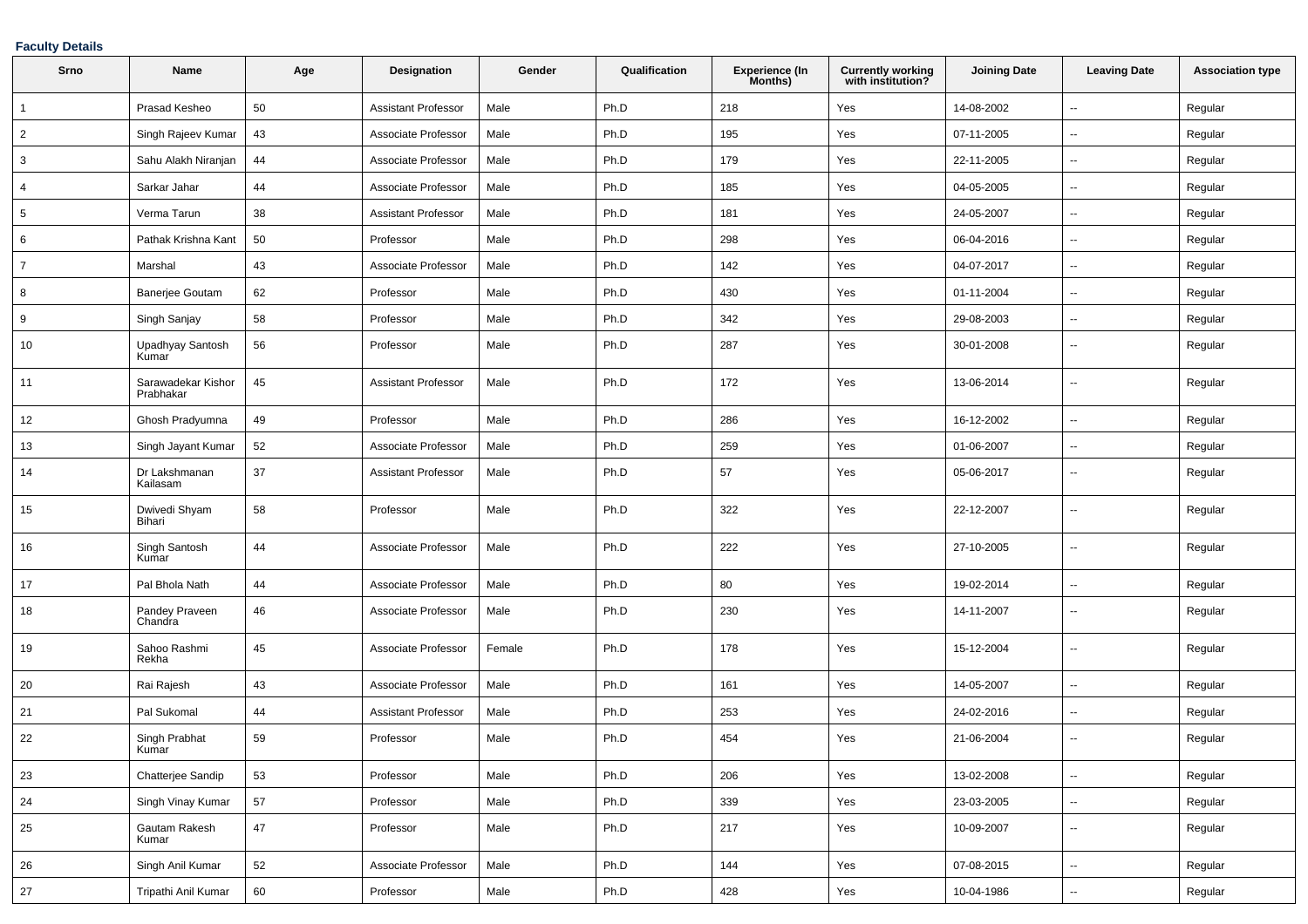| 28 | Sinha Akhouri<br>Sudhir Kumar | 65 | Professor                  | Male | Ph.D | 439 | No  | 18-02-1984 | 30-06-2021               | Regular |
|----|-------------------------------|----|----------------------------|------|------|-----|-----|------------|--------------------------|---------|
| 29 | Banik Rathindra<br>Mohan      | 65 | Professor                  | Male | Ph.D | 473 | Yes | 25-03-1985 | $\overline{\phantom{a}}$ | Regular |
| 30 | Hasan Syed Hadi               | 62 | Professor                  | Male | Ph.D | 360 | Yes | 09-07-1993 | $\overline{\phantom{a}}$ | Regular |
| 31 | Jit Satyabrata                | 50 | Professor                  | Male | Ph.D | 304 | Yes | 15-04-1998 |                          | Regular |
| 32 | Kumar Santosh                 | 58 | Professor                  | Male | Ph.D | 388 | Yes | 09-07-1992 | --                       | Regular |
| 33 | Basu Joysurya                 | 46 | Associate Professor        | Male | Ph.D | 125 | Yes | 04-02-2016 | $\overline{\phantom{a}}$ | Regular |
| 34 | Tripathi Saurabh              | 42 | <b>Assistant Professor</b> | Male | Ph.D | 70  | Yes | 06-10-2015 | $\overline{\phantom{a}}$ | Regular |
| 35 | Pandey Jeewan<br>Chandra      | 46 | <b>Assistant Professor</b> | Male | Ph.D | 179 | Yes | 28-11-2005 | $\sim$                   | Regular |
| 36 | Mishra Sunil Kumar            | 46 | <b>Assistant Professor</b> | Male | Ph.D | 264 | Yes | 29-11-2007 | $\sim$                   | Regular |
| 37 | Giri Deba Prasad              | 54 | Professor                  | Male | Ph.D | 284 | Yes | 03-06-2004 | $\sim$                   | Regular |
| 38 | Modi Gyan Prakash             | 41 | <b>Assistant Professor</b> | Male | Ph.D | 83  | Yes | 04-02-2016 | --                       | Regular |
| 39 | Samuel Cherian                | 49 | Associate Professor        | Male | Ph.D | 221 | Yes | 11-12-2002 | $\sim$                   | Regular |
| 40 | Rai Piyush                    | 55 | Professor                  | Male | Ph.D | 386 | Yes | 05-02-1993 | $\overline{\phantom{a}}$ | Regular |
| 41 | Dutta Prasun                  | 39 | <b>Assistant Professor</b> | Male | Ph.D | 68  | Yes | 11-12-2015 | --                       | Regular |
| 42 | Debdas Ghosh                  | 34 | <b>Assistant Professor</b> | Male | Ph.D | 77  | Yes | 08-10-2016 | $\sim$                   | Regular |
| 43 | Kumar Suresh                  | 44 | <b>Assistant Professor</b> | Male | Ph.D | 225 | Yes | 12-02-2008 | $\sim$                   | Regular |
| 44 | Sinha Indrajit                | 50 | Associate Professor        | Male | Ph.D | 211 | Yes | 09-11-2004 | --                       | Regular |
| 45 | Majhi Manas Ranjan            | 42 | Associate Professor        | Male | Ph.D | 155 | Yes | 30-10-2007 |                          | Regular |
| 46 | Mandal Rajiv Kumar            | 61 | Professor                  | Male | Ph.D | 462 | Yes | 10-04-1992 | $\overline{a}$           | Regular |
| 47 | Singh Sushil Kumar            | 61 | Professor                  | Male | Ph.D | 363 | Yes | 09-07-1990 | --                       | Regular |
| 48 | Verma Mitresh<br>Kumar        | 56 | Professor                  | Male | Ph.D | 316 | Yes | 07-12-2005 | $\sim$                   | Regular |
| 49 | <b>Tiwary Dhanesh</b>         | 58 | Professor                  | Male | Ph.D | 191 | Yes | 09-11-2004 |                          | Regular |
| 50 | Mohan Anand                   | 69 | Other                      | Male | Ph.D | 543 | No  | 06-04-1979 | 30-06-2021               | Regular |
| 51 | Harsha A P                    | 53 | Professor                  | Male | Ph.D | 230 | Yes | 12-08-2002 |                          | Regular |
| 52 | Sarma Bandikatla<br>Nageswara | 53 | Professor                  | Male | Ph.D | 269 | Yes | 27-05-1998 | $\sim$                   | Regular |
| 53 | Kumar Manoj                   | 48 | <b>Assistant Professor</b> | Male | Ph.D | 97  | Yes | 03-10-2015 | $\overline{\phantom{a}}$ | Regular |
| 54 | Dr Sandip Ghosh               | 43 | Associate Professor        | Male | Ph.D | 161 | Yes | 02-08-2016 | $\sim$                   | Regular |
| 55 | Devender Singh                | 49 | Professor                  | Male | Ph.D | 311 | Yes | 14-06-2004 | $\overline{\phantom{a}}$ | Regular |
| 56 | Kumar Veerendra               | 64 | Professor                  | Male | Ph.D | 451 | Yes | 01-03-1984 | $\ddot{\phantom{a}}$     | Regular |
| 57 | Upadhyay Chandan              | 44 | Associate Professor        | Male | Ph.D | 193 | Yes | 31-01-2008 | $\sim$                   | Regular |
| 58 | Mishra Sunil Kumar            | 39 | <b>Assistant Professor</b> | Male | Ph.D | 99  | Yes | 02-09-2015 | $\sim$                   | Regular |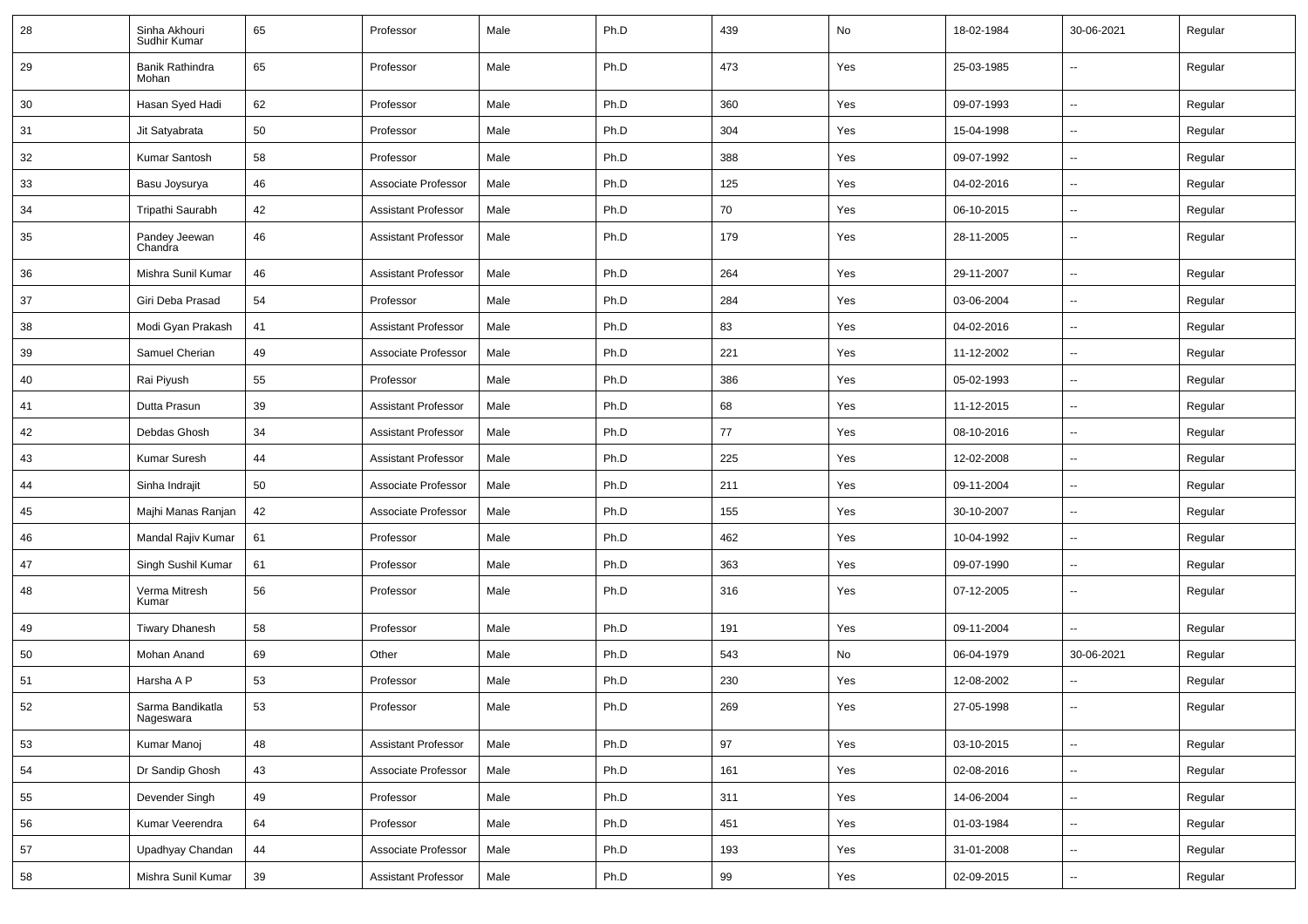| 59 | Vashista<br>Meghanshu        | 46 | Associate Professor        | Male   | Ph.D   | 241 | Yes | 24-08-2002 | $\sim$                   | Regular |
|----|------------------------------|----|----------------------------|--------|--------|-----|-----|------------|--------------------------|---------|
| 60 | Jamal Aarif                  | 58 | Professor                  | Male   | Ph.D   | 333 | Yes | 25-01-1993 | Ξ.                       | Regular |
| 61 | Dubey Ashutosh<br>Kumar      | 40 | <b>Assistant Professor</b> | Male   | Ph.D   | 74  | Yes | 10-12-2015 | $\overline{\phantom{a}}$ | Regular |
| 62 | Amitesh Kumar                | 43 | <b>Assistant Professor</b> | Male   | Ph.D   | 141 | Yes | 15-12-2016 | $\sim$                   | Regular |
| 63 | Shukla Kaushal<br>Kumar      | 63 | Professor                  | Male   | Ph.D   | 457 | Yes | 06-07-1990 | $\overline{\phantom{a}}$ | Regular |
| 64 | Mahto Sanjeev<br>Kumar       | 37 | Associate Professor        | Male   | Ph.D   | 163 | Yes | 02-05-2014 | $\overline{\phantom{a}}$ | Regular |
| 65 | Jeya kumar<br>Kandasamy      | 41 | Associate Professor        | Male   | Ph.D   | 82  | Yes | 30-06-2014 | $\overline{\phantom{a}}$ | Regular |
| 66 | Mohan Sunil                  | 60 | Professor                  | Male   | Ph.D   | 360 | Yes | 30-04-1992 | $\overline{\phantom{a}}$ | Regular |
| 67 | Verma Ankur                  | 40 | <b>Assistant Professor</b> | Male   | Ph.D   | 70  | Yes | 01-10-2015 | $\overline{\phantom{a}}$ | Regular |
| 68 | Misra Rakesh<br>Kumar        | 48 | Professor                  | Male   | Ph.D   | 284 | Yes | 06-06-1998 | $\overline{\phantom{a}}$ | Regular |
| 69 | Sweta                        | 39 | <b>Assistant Professor</b> | Female | Ph.D   | 98  | Yes | 06-01-2014 | $\sim$                   | Regular |
| 70 | Rath Chandana                | 51 | Associate Professor        | Female | Ph.D   | 226 | Yes | 15-10-2004 | $\sim$                   | Regular |
| 71 | Pandey Rajesh<br>Kumar       | 37 | Associate Professor        | Male   | Ph.D   | 59  | Yes | 10-06-2014 | $\sim$                   | Regular |
| 72 | Yusufzai Mohd<br>Zaheer Khan | 46 | Associate Professor        | Male   | Ph.D   | 243 | Yes | 03-08-2002 | $\overline{\phantom{a}}$ | Regular |
| 73 | Srivastava Bal<br>Krishna    | 64 | Professor                  | Male   | Ph.D   | 440 | Yes | 06-02-1984 | $\overline{\phantom{a}}$ | Regular |
| 74 | C Ravindranath<br>Chowdary   | 39 | <b>Assistant Professor</b> | Male   | Ph.D   | 87  | Yes | 27-05-2014 | $\overline{\phantom{a}}$ | Regular |
| 75 | Sanjay Kumar                 | 45 | <b>Assistant Professor</b> | Male   | Ph.D   | 111 | Yes | 05-10-2016 | $\overline{\phantom{a}}$ | Regular |
| 76 | Singh Sanjay Kumar           | 51 | Professor                  | Male   | Ph.D   | 275 | Yes | 26-11-2007 | Ξ.                       | Regular |
| 77 | Verma Bhawna                 | 43 | Associate Professor        | Female | Ph.D   | 161 | Yes | 15-05-2007 | --                       | Regular |
| 78 | Srivastava Anand<br>Kumar    | 65 | Associate Professor        | Male   | M.Tech | 431 | No  | 08-03-1984 | 14-12-2020               | Regular |
| 79 | Rajeev                       | 40 | Associate Professor        | Male   | Ph.D   | 171 | Yes | 10-07-2008 | $\overline{a}$           | Regular |
| 80 | Agrawal Anil Kumar           | 63 | Professor                  | Male   | Ph.D   | 470 | Yes | 21-04-1982 | Ξ.                       | Regular |
| 81 | Tyagi Amit                   | 45 | Associate Professor        | Male   | Ph.D   | 199 | Yes | 11-10-2004 | $\sim$                   | Regular |
| 82 | Singh R P                    | 52 | Associate Professor        | Male   | M.Tech | 332 | Yes | 12-02-1993 | $\sim$                   | Regular |
| 83 | Dutta Tanima                 | 38 | <b>Assistant Professor</b> | Female | Ph.D   | 101 | Yes | 19-04-2017 | $\sim$                   | Regular |
| 84 | Lavanya<br>Selvaganesh       | 40 | Assistant Professor        | Female | Ph.D   | 102 | Yes | 01-12-2016 | $\sim$                   | Regular |
| 85 | Singh Shiv Pujan             | 63 | Professor                  | Male   | Ph.D   | 458 | Yes | 09-08-1981 | $\sim$                   | Regular |
| 86 | Singh Satya Vir              | 50 | Professor                  | Male   | Ph.D   | 268 | Yes | 23-07-2007 | $\overline{\phantom{a}}$ | Regular |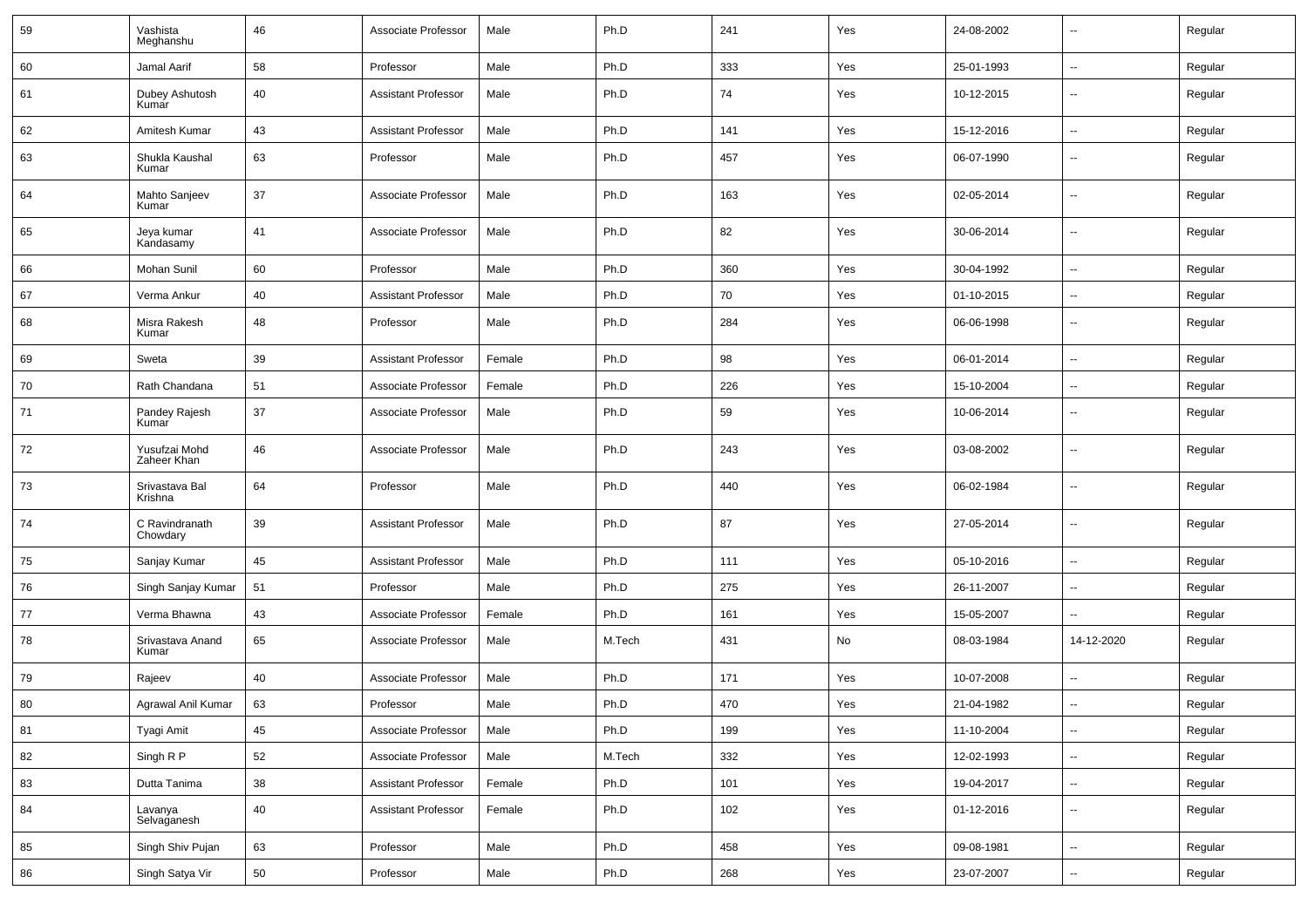| 87  | Rai Sanjay Kumar              | 54 | Associate Professor        | Male   | Ph.D | 161 | Yes | 14-05-2007 | $\sim$                   | Regular |
|-----|-------------------------------|----|----------------------------|--------|------|-----|-----|------------|--------------------------|---------|
| 88  | Das Subir                     | 56 | Professor                  | Male   | Ph.D | 347 | Yes | 28-11-2007 | $\sim$                   | Regular |
| 89  | Thottappan M                  | 41 | Associate Professor        | Male   | Ph.D | 155 | Yes | 19-11-2007 | $\sim$                   | Regular |
| 90  | Shukla Prashant               | 52 | Professor                  | Male   | Ph.D | 244 | Yes | 24-08-2002 | $\sim$                   | Regular |
| 91  | Manna Rampada                 | 53 | Associate Professor        | Male   | Ph.D | 329 | Yes | 13-11-2002 | $\overline{\phantom{a}}$ | Regular |
| 92  | Dr Pratik<br>Chattopadhyay    | 34 | <b>Assistant Professor</b> | Male   | Ph.D | 64  | Yes | 27-07-2017 | $\sim$                   | Regular |
| 93  | <b>Kumar Brind</b>            | 54 | Associate Professor        | Male   | Ph.D | 371 | Yes | 01-04-2003 | $\sim$                   | Regular |
| 94  | Srivastava Pradeep            | 55 | Professor                  | Male   | Ph.D | 259 | Yes | 20-08-2003 | $\sim$                   | Regular |
| 95  | Srivastava Vandana            | 62 | Professor                  | Female | Ph.D | 389 | Yes | 15-05-2004 | $\sim$                   | Regular |
| 96  | Khan Debashis                 | 45 | Associate Professor        | Male   | Ph.D | 197 | Yes | 31-05-2007 | $\sim$                   | Regular |
| 97  | Singh Gauri Shankar<br>Prasad | 49 | Associate Professor        | Male   | Ph.D | 258 | Yes | 06-07-2007 | $\sim$                   | Regular |
| 98  | Patil Swapnil<br>Sashikant    | 40 | <b>Assistant Professor</b> | Male   | Ph.D | 204 | Yes | 26-10-2015 | $\sim$                   | Regular |
| 99  | Ashish Kumar<br>Mishra        | 37 | <b>Assistant Professor</b> | Male   | Ph.D | 119 | Yes | 01-10-2016 | $\sim$                   | Regular |
| 100 | <b>Biswas Bhaskar</b>         | 43 | Associate Professor        | Male   | Ph.D | 206 | Yes | 22-08-2003 | $\sim$                   | Regular |
| 101 | Mondal Monoj<br>Kumar         | 48 | Professor                  | Male   | Ph.D | 270 | Yes | 13-04-1998 | $\overline{\phantom{a}}$ | Regular |
| 102 | Sharma Neeraj                 | 48 | Professor                  | Male   | Ph.D | 309 | Yes | 30-12-2002 | $\sim$                   | Regular |
| 103 | Pandey Sanjay<br>Kumar        | 57 | Professor                  | Male   | Ph.D | 324 | Yes | 18-11-2004 | $\sim$                   | Regular |
| 104 | Singh Amit Kumar              | 42 | Associate Professor        | Male   | Ph.D | 169 | Yes | 30-10-2007 | $\sim$                   | Regular |
| 105 | Kumar Rajesh                  | 53 | Professor                  | Male   | Ph.D | 320 | Yes | 03-06-2004 | $\sim$                   | Regular |
| 106 | Indrajit Chakraborty          | 61 | Professor                  | Male   | Ph.D | 359 | No  | 12-09-2007 | 14-06-2021               | Regular |
| 107 | Nayak Prasanta<br>Kumar       | 41 | <b>Assistant Professor</b> | Male   | Ph.D | 82  | Yes | 14-12-2015 | $\overline{\phantom{a}}$ | Regular |
| 108 | Dr Nikhil Saboo               | 33 | <b>Assistant Professor</b> | Male   | Ph.D | 58  | Yes | 29-05-2017 | $\overline{\phantom{a}}$ | Regular |
| 109 | Maiti Pabitra Ranjan          | 48 | Associate Professor        | Male   | Ph.D | 196 | Yes | 03-06-2004 | $\overline{\phantom{a}}$ | Regular |
| 110 | Mishra Pradeep<br>Kumar       | 56 | Professor                  | Male   | Ph.D | 284 | Yes | 31-01-1997 |                          | Regular |
| 111 | Pandey Dhananjai              | 69 | Other                      | Male   | Ph.D | 517 | Yes | 04-07-1979 | $\overline{\phantom{a}}$ | Regular |
| 112 | Som Tanmoy                    | 61 | Professor                  | Male   | Ph.D | 421 | Yes | 10-12-2007 | $\overline{\phantom{a}}$ | Regular |
| 113 | Tyagi Rajnesh                 | 51 | Professor                  | Male   | Ph.D | 207 | Yes | 04-01-2005 | $\sim$                   | Regular |
| 114 | Jindal Vikas                  | 43 | Associate Professor        | Male   | Ph.D | 158 | Yes | 03-08-2007 | $\sim$                   | Regular |
| 115 | Amrita Chaturvedi             | 38 | <b>Assistant Professor</b> | Female | Ph.D | 82  | Yes | 30-05-2017 | щ.                       | Regular |
| 116 | Sanjay Singh                  | 37 | <b>Assistant Professor</b> | Male   | Ph.D | 56  | Yes | 19-12-2016 | $\overline{\phantom{a}}$ | Regular |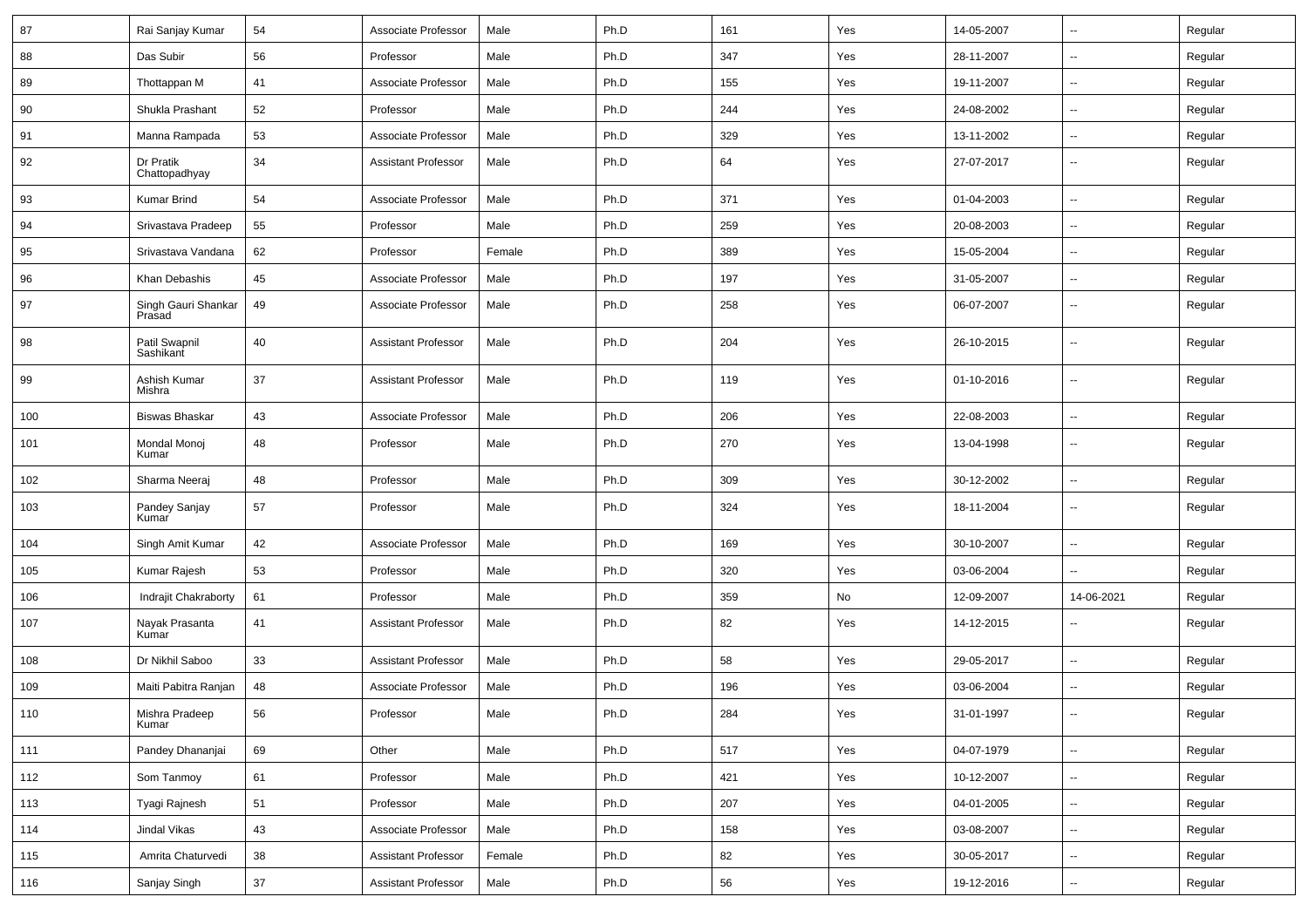| 117 | Srivastava Rajeev            | 47 | Professor                  | Male   | Ph.D   | 267 | Yes | 28-11-2007 | $\mathbf{u}$             | Regular |
|-----|------------------------------|----|----------------------------|--------|--------|-----|-----|------------|--------------------------|---------|
| 118 | Ahuja Pradeep                | 51 | Professor                  | Male   | Ph.D   | 283 | Yes | 13-02-1997 | $\sim$                   | Regular |
| 119 | Mandal Kamdeo                | 61 | Professor                  | Male   | Ph.D   | 304 | Yes | 22-11-2004 | $\mathbf{u}$             | Regular |
| 120 | Jain Pradeep Kumar           | 63 | Professor                  | Male   | Ph.D   | 468 | Yes | 10-04-1986 | $\overline{\phantom{a}}$ | Regular |
| 121 | Mohanta Kalyani              | 44 | Associate Professor        | Female | Ph.D   | 155 | Yes | 21-11-2007 | $\mathbf{u}$             | Regular |
| 122 | Sharma Suresh<br>Kumar       | 42 | <b>Assistant Professor</b> | Male   | Ph.D   | 211 | Yes | 10-08-2007 | $\sim$                   | Regular |
| 123 | Singh Ravi Shankar           | 41 | Associate Professor        | Male   | Ph.D   | 192 | Yes | 01-10-2004 | $\sim$                   | Regular |
| 124 | Singh Ram Saran              | 46 | Professor                  | Male   | Ph.D   | 218 | Yes | 08-08-2002 | $\sim$                   | Regular |
| 125 | Sharma Shiru                 | 47 | Associate Professor        | Female | Ph.D   | 276 | Yes | 11-08-2003 | $\sim$                   | Regular |
| 126 | Mukhopadhyay<br>Santwana     | 56 | Professor                  | Female | Ph.D   | 193 | Yes | 27-09-2004 | $\mathbf{u}$             | Regular |
| 127 | Pandey Amritanshu            | 43 | Associate Professor        | Male   | Ph.D   | 143 | Yes | 07-11-2007 | $\sim$                   | Regular |
| 128 | Panda Saroja Kanta           | 50 | Professor                  | Male   | Ph.D   | 326 | Yes | 22-07-2005 |                          | Regular |
| 129 | Behera Chhail<br>Kumar       | 46 | Associate Professor        | Male   | Ph.D   | 216 | Yes | 17-09-2002 | $\overline{\phantom{a}}$ | Regular |
| 130 | Smrity Dwivedi               | 39 | <b>Assistant Professor</b> | Female | Ph.D   | 105 | Yes | 09-05-2017 | $\sim$                   | Regular |
| 131 | Pandey Kamlesh<br>Kumar      | 49 | Associate Professor        | Male   | Ph.D   | 250 | Yes | 06-12-2007 | $\sim$                   | Regular |
| 132 | Kumar Manish                 | 47 | <b>Assistant Professor</b> | Male   | Ph.D   | 279 | Yes | 15-07-2004 |                          | Regular |
| 133 | Kundu Subir                  | 67 | Other                      | Male   | Ph.D   | 426 | No  | 12-04-1985 | 31-12-2020               | Regular |
| 134 | Mohan Anita                  | 54 | Associate Professor        | Female | Ph.D   | 300 | Yes | 15-05-2004 | $\sim$                   | Regular |
| 135 | Srivastava Vijay<br>Kumar    | 65 | Professor                  | Male   | Ph.D   | 473 | No  | 06-02-1984 | 19-05-2021               | Regular |
| 136 | Mishra<br>Brahmeshwar        | 59 | Professor                  | Male   | Ph.D   | 433 | Yes | 18-09-1984 | $\sim$                   | Regular |
| 137 | Singh Preetam                | 38 | Assistant Professor        | Male   | Ph.D   | 116 | Yes | 31-12-2015 | --                       | Regular |
| 138 | Saket Ram<br>Khelawan        | 49 | Professor                  | Male   | Ph.D   | 291 | Yes | 21-11-2005 | $\overline{\phantom{a}}$ | Regular |
| 139 | Mohan Devendra               | 54 | Professor                  | Male   | Ph.D   | 372 | Yes | 04-10-1990 | $\overline{\phantom{a}}$ | Regular |
| 140 | Chawla Ruchi                 | 40 | Associate Professor        | Female | Ph.D   | 150 | Yes | 30-04-2008 |                          | Regular |
| 141 | Srivastava Abhishek<br>Kumar | 41 | Associate Professor        | Male   | Ph.D   | 60  | Yes | 01-01-2014 |                          | Regular |
| 142 | Kumar Anil                   | 63 | Associate Professor        | Male   | Ph.D   | 341 | Yes | 28-08-2002 | $\sim$                   | Regular |
| 143 | Mani Prakash<br>Chandra      | 44 | Assistant Professor        | Male   | M.Tech | 252 | Yes | 12-07-2007 | $\sim$                   | Regular |
| 144 | Palei Sanjay Kumar           | 43 | Associate Professor        | Male   | Ph.D   | 168 | Yes | 30-07-2007 | $\sim$                   | Regular |
| 145 | Shrawan Kumar<br>Mishra      | 42 | Assistant Professor        | Male   | Ph.D   | 57  | Yes | 16-11-2016 | $\sim$                   | Regular |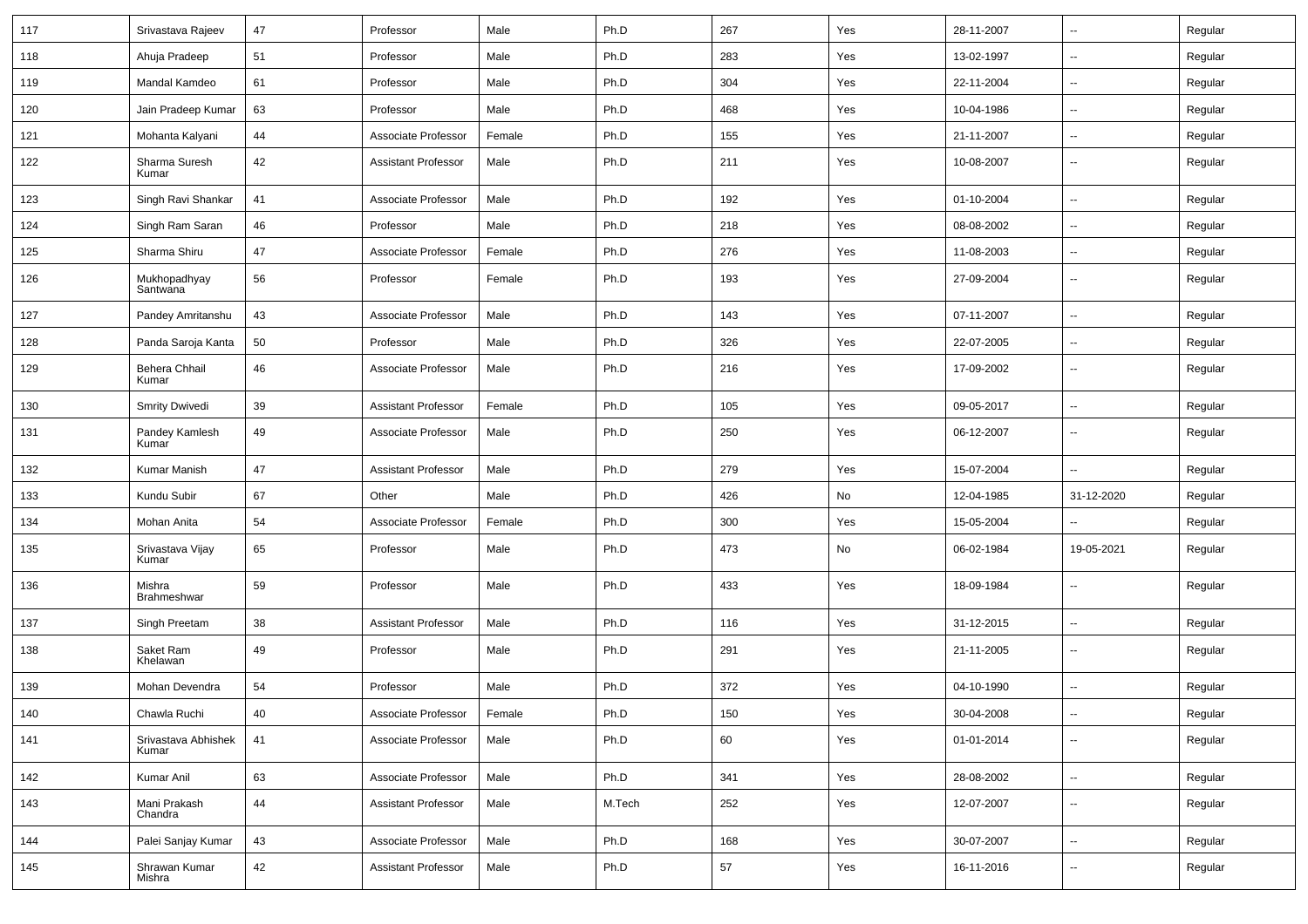| 146 | Murali Krishna<br>Vemuri    | 50 | Professor                  | Male   | Ph.D   | 284 | Yes | 04-10-2017 | $\mathbf{u}$             | Regular |
|-----|-----------------------------|----|----------------------------|--------|--------|-----|-----|------------|--------------------------|---------|
| 147 | Nirmalya Guha               | 44 | Associate Professor        | Male   | Ph.D   | 142 | Yes | 28-05-2018 | $\sim$                   | Regular |
| 148 | Shail Shankar               | 42 | <b>Assistant Professor</b> | Male   | Ph.D   | 61  | Yes | 18-06-2018 | $\sim$                   | Regular |
| 149 | Vishwanath Dhital           | 41 | <b>Assistant Professor</b> | Male   | Ph.D   | 89  | Yes | 26-03-2018 | $\overline{\phantom{a}}$ | Regular |
| 150 | Vinita Chandra              | 43 | Associate Professor        | Female | Ph.D   | 218 | Yes | 16-07-2018 | $\overline{\phantom{a}}$ | Regular |
| 151 | Somnath Nag                 | 35 | <b>Assistant Professor</b> | Male   | Ph.D   | 74  | Yes | 27-01-2018 | $\sim$                   | Regular |
| 152 | Sunil Kumar Singh           | 38 | <b>Assistant Professor</b> | Male   | Ph.D   | 102 | Yes | 19-02-2018 | $\sim$                   | Regular |
| 153 | Randhir Singh               | 42 | <b>Assistant Professor</b> | Male   | Ph.D   | 121 | Yes | 17-05-2018 | $\sim$                   | Regular |
| 154 | Shreyansh Kumar<br>Jain     | 40 | <b>Assistant Professor</b> | Male   | Ph.D   | 43  | Yes | 15-03-2018 | $\sim$                   | Regular |
| 155 | Pradip Paik                 | 44 | Associate Professor        | Male   | Ph.D   | 127 | Yes | 15-11-2017 | $\sim$                   | Regular |
| 156 | Pandey Rajendra<br>Kumar    | 60 | Professor                  | Male   | Ph.D   | 280 | Yes | 26-03-1997 | $\overline{\phantom{a}}$ | Regular |
| 157 | A Durga Prasad              | 45 | <b>Assistant Professor</b> | Male   | M.Tech | 207 | Yes | 24-05-2007 | $\overline{\phantom{a}}$ | Regular |
| 158 | Prakash Rajiv               | 50 | Professor                  | Male   | Ph.D   | 283 | Yes | 31-07-2004 | $\overline{\phantom{a}}$ | Regular |
| 159 | Srivastava Rekha            | 65 | Professor                  | Female | Ph.D   | 434 | Yes | 07-07-1984 | $\overline{\phantom{a}}$ | Regular |
| 160 | Rajput Naveen<br>Singh      | 48 | Associate Professor        | Male   | Ph.D   | 253 | Yes | 20-12-2002 | $\mathbf{u}$             | Regular |
| 161 | Sinha Kumar Sanjay          | 60 | Professor                  | Male   | Ph.D   | 375 | Yes | 31-03-2005 | $\overline{\phantom{a}}$ | Regular |
| 162 | Singh Kamalesh<br>Kumar     | 48 | Professor                  | Male   | Ph.D   | 283 | Yes | 01-06-2007 | $\mathbf{u}$             | Regular |
| 163 | Lenka Sanjaya<br>Kumar      | 45 | Other                      | Male   | Ph.D   | 104 | Yes | 07-02-2015 | $\sim$                   | Regular |
| 164 | Dr Rosalin Sahoo            | 37 | <b>Assistant Professor</b> | Female | Ph.D   | 60  | Yes | 27-06-2017 | $\mathbf{u}$             | Regular |
| 165 | <b>Mahanty Ranjit</b>       | 56 | Professor                  | Male   | Ph.D   | 319 | Yes | 01-07-1998 | $\sim$                   | Regular |
| 166 | Chakroborty Jyoti<br>Prasad | 44 | <b>Assistant Professor</b> | Male   | Ph.D   | 88  | Yes | 16-05-2014 | --                       | Regular |
| 167 | Singh Akhilesh<br>Kumar     | 46 | Associate Professor        | Male   | Ph.D   | 185 | Yes | 17-05-2005 | $\overline{\phantom{a}}$ | Regular |
| 168 | Panda Prasanta<br>Kumar     | 58 | Professor                  | Male   | Ph.D   | 391 | Yes | 14-08-2002 | --                       | Regular |
| 169 | Mishra Shradha              | 40 | <b>Assistant Professor</b> | Female | Ph.D   | 69  | Yes | 27-11-2015 | $\sim$                   | Regular |
| 170 | Tirkey Jeevan<br>Vachan     | 44 | Associate Professor        | Male   | Ph.D   | 266 | Yes | 17-08-2002 | $\overline{\phantom{a}}$ | Regular |
| 171 | Karmakar Netai<br>Chandra   | 62 | Professor                  | Male   | Ph.D   | 445 | Yes | 28-10-2004 | $\mathbf{u}$             | Regular |
| 172 | Das Santanu                 | 41 | <b>Assistant Professor</b> | Male   | Ph.D   | 187 | Yes | 02-03-2016 | $\sim$                   | Regular |
| 173 | Prasun Kumar Roy            | 64 | Professor                  | Male   | Ph.D   | 214 | Yes | 04-07-2017 | $\mathbf{u}$             | Regular |
| 174 | Ohri Anurag                 | 43 | Associate Professor        | Male   | Ph.D   | 225 | Yes | 10-06-2004 | $\sim$                   | Regular |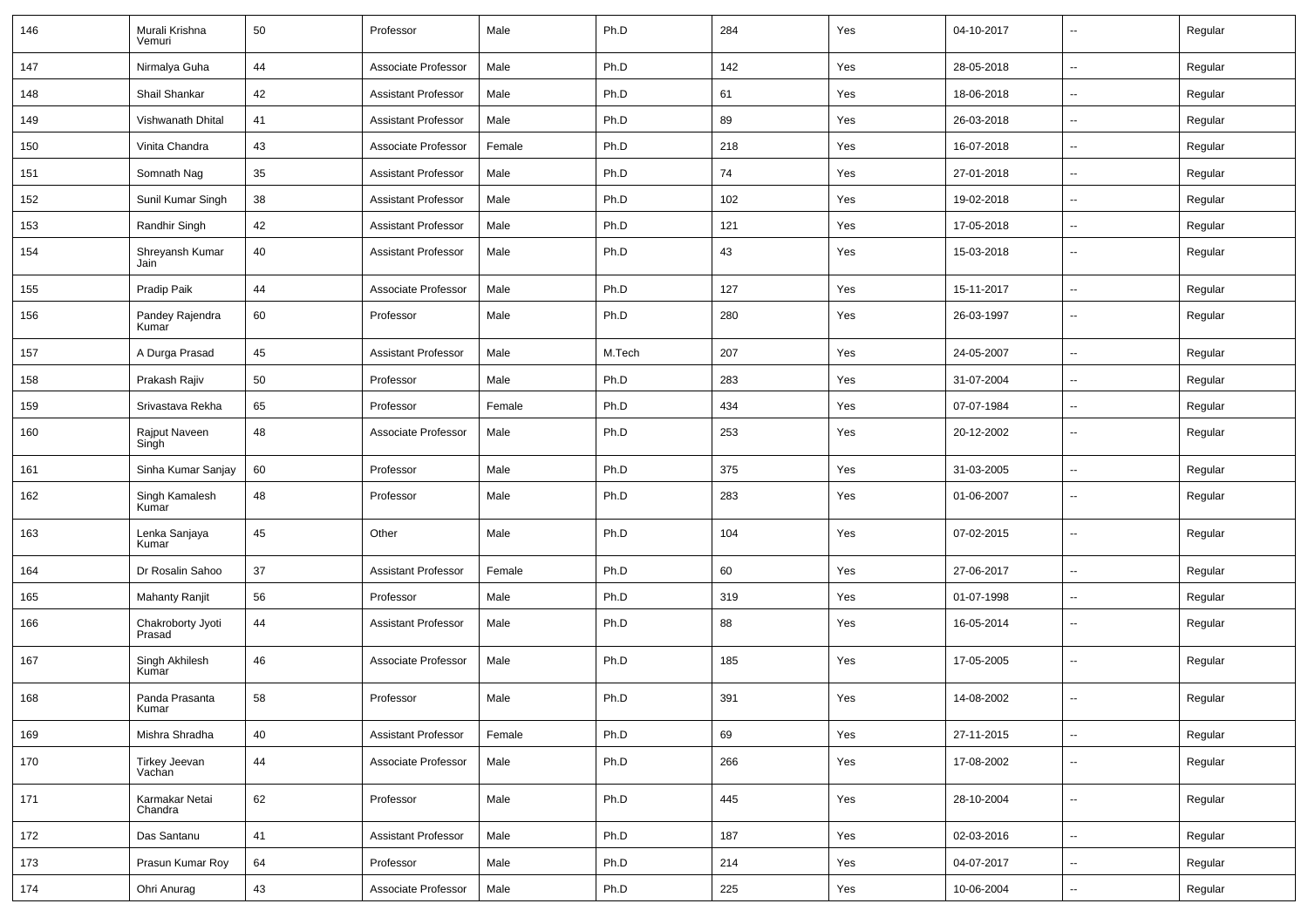| 175 | Yadav Vijay Laxmi                          | 54     | Professor                  | Female | Ph.D   | 318 | Yes | 06-04-1994 | $\sim$                   | Regular |
|-----|--------------------------------------------|--------|----------------------------|--------|--------|-----|-----|------------|--------------------------|---------|
| 176 | Singh Sundaram                             | 52     | Associate Professor        | Female | Ph.D   | 255 | Yes | 27-11-2007 | --                       | Regular |
| 177 | Kumar Sandeep                              | 56     | Professor                  | Male   | Ph.D   | 315 | Yes | 27-12-2004 | $\overline{\phantom{a}}$ | Regular |
| 178 | Sinha Om Prakash                           | 65     | Professor                  | Male   | Ph.D   | 363 | Yes | 04-07-2007 | $\overline{\phantom{a}}$ | Regular |
| 179 | Muthu M S                                  | 40     | Associate Professor        | Male   | Ph.D   | 171 | Yes | 01-12-2015 | --                       | Regular |
| 180 | Supriya Mohanty                            | 33     | <b>Assistant Professor</b> | Female | Ph.D   | 80  | Yes | 14-07-2017 | $\sim$                   | Regular |
| 181 | Jha Medha                                  | 46     | Associate Professor        | Female | Ph.D   | 192 | Yes | 05-10-2004 | $\sim$                   | Regular |
| 182 | Meher Sobhita                              | 45     | <b>Assistant Professor</b> | Female | M.Tech | 178 | Yes | 05-12-2005 | $\mathbf{u}$             | Regular |
| 183 | Sharma Yogesh<br>Chandra                   | 58     | Professor                  | Male   | Ph.D   | 329 | Yes | 01-12-2004 | $\overline{a}$           | Regular |
| 184 | Meshram Manoj<br>Kumar                     | 50     | Professor                  | Male   | Ph.D   | 231 | Yes | 29-07-2002 | $\mathbf{u}$             | Regular |
| 185 | Tripathi Kripa<br>Shankar                  | 62     | Professor                  | Male   | Ph.D   | 471 | Yes | 06-02-1984 | $\overline{\phantom{a}}$ | Regular |
| 186 | Srinivas Nallan<br>Chakravartula<br>Santhi | 55     | Professor                  | Female | Ph.D   | 344 | Yes | 27-05-1998 | $\overline{\phantom{a}}$ | Regular |
| 187 | Kishore Nawal                              | 51     | <b>Assistant Professor</b> | Male   | Ph.D   | 302 | Yes | 21-12-2015 | $\overline{\phantom{a}}$ | Regular |
| 188 | Jaiswal Ravi P                             | 39     | <b>Assistant Professor</b> | Male   | Ph.D   | 70  | Yes | 01-10-2015 | $\overline{a}$           | Regular |
| 189 | Asha Gupta                                 | 38     | <b>Assistant Professor</b> | Female | Ph.D   | 45  | Yes | 07-12-2017 | $\overline{\phantom{a}}$ | Regular |
| 190 | Manhar Charan                              | 35     | <b>Assistant Professor</b> | Male   | Ph.D   | 108 | Yes | 22-02-2018 | --                       | Regular |
| 191 | <b>Puneet Kumar</b><br><b>Bindlish</b>     | 41     | <b>Assistant Professor</b> | Male   | Ph.D   | 49  | No  | 24-02-2018 | 10-03-2021               | Regular |
| 192 | Ajit Kumar Mishra                          | 49     | Associate Professor        | Male   | Ph.D   | 211 | Yes | 14-03-2018 | $\mathbf{u}$             | Regular |
| 193 | Soumya Ranjan<br>Mohanty                   | 49     | Associate Professor        | Male   | Ph.D   | 216 | Yes | 27-06-2018 | $\sim$                   | Regular |
| 194 | Rajeev Singh                               | 36     | <b>Assistant Professor</b> | Male   | Ph.D   | 43  | Yes | 20-12-2017 | $\overline{\phantom{a}}$ | Regular |
| 195 | Pavan Kumar Aluri                          | 38     | <b>Assistant Professor</b> | Male   | Ph.D   | 37  | Yes | 21-06-2018 | $\overline{\phantom{a}}$ | Regular |
| 196 | Bratindranath<br>Mukherjee                 | 40     | <b>Assistant Professor</b> | Male   | Ph.D   | 82  | Yes | 09-02-2018 | --                       | Regular |
| 197 | Vinod Tiwari                               | 38     | <b>Assistant Professor</b> | Male   | Ph.D   | 60  | Yes | 02-04-2018 |                          | Regular |
| 198 | Ajinkya Nandkumar<br>Tanksale              | $33\,$ | <b>Assistant Professor</b> | Male   | Ph.D   | 64  | Yes | 23-07-2018 | $\overline{\phantom{a}}$ | Regular |
| 199 | Arvind Kumar<br>Tripathi                   | 52     | Other                      | Male   | Ph.D   | 234 | Yes | 27-01-2018 | $\sim$                   | Regular |
| 200 | Ashish Kumar Singh                         | 36     | Other                      | Male   | Ph.D   | 59  | Yes | 11-08-2016 | $\sim$                   | Regular |
| 201 | Gupta Sanjay Kumar                         | 51     | Associate Professor        | Male   | Ph.D   | 271 | No  | 05-11-2007 | 18-05-2021               | Regular |
| 202 | Chakrabarti<br>Parthasarthi                | 63     | Professor                  | Male   | Ph.D   | 441 | Yes | 01-11-1993 | $\overline{\phantom{a}}$ | Regular |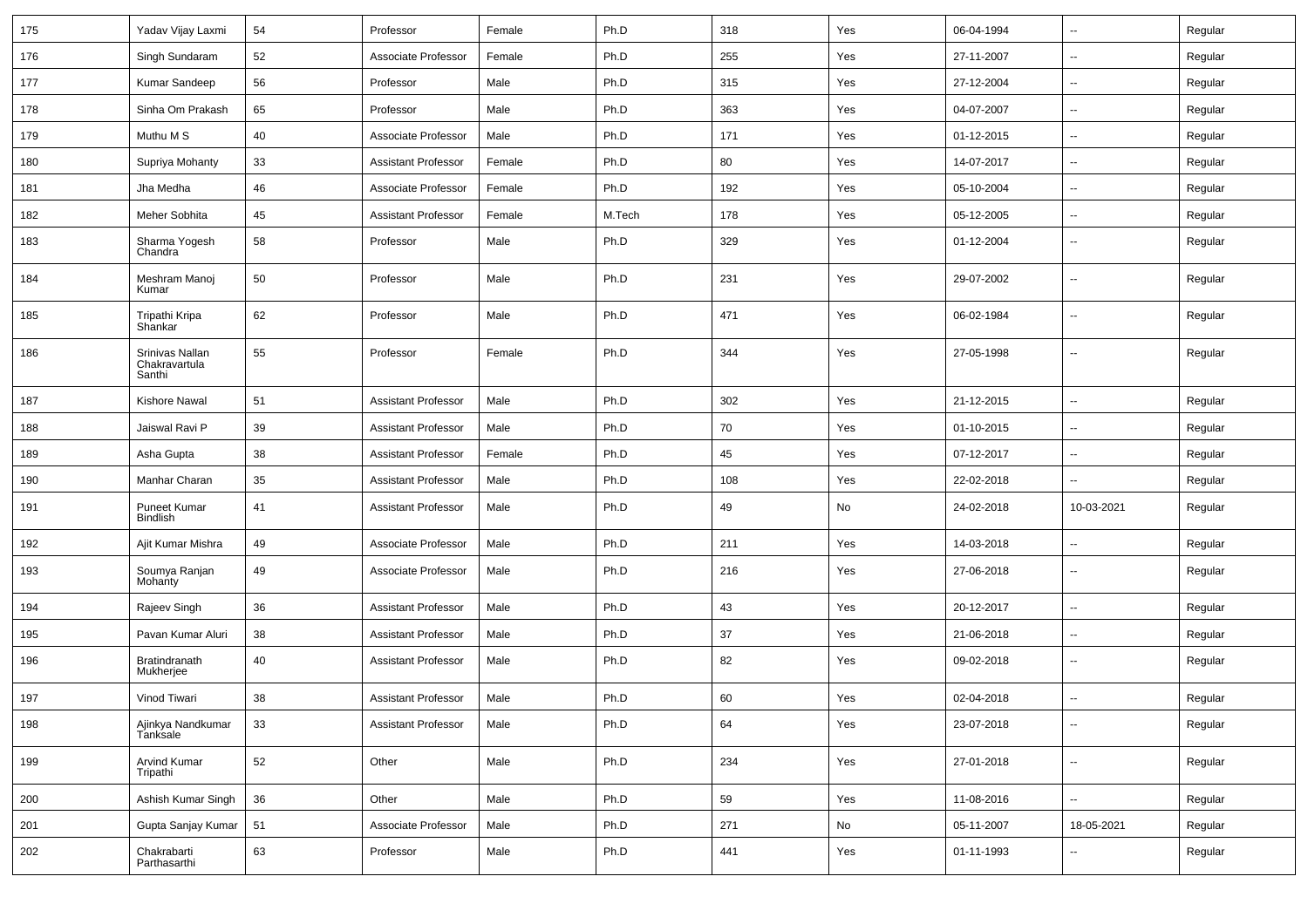| 203 | Pandey Prem<br>Chandra        | 62       | Professor                  | Male   | Ph.D | 402 | Yes | 25-04-1988 | $\overline{\phantom{a}}$ | Regular |
|-----|-------------------------------|----------|----------------------------|--------|------|-----|-----|------------|--------------------------|---------|
| 204 | Prasad Rajendra               | 52       | Professor                  | Male   | Ph.D | 256 | Yes | 15-10-2004 | $\sim$                   | Regular |
| 205 | Sarkar Arnab                  | 42       | Associate Professor        | Male   | Ph.D | 192 | Yes | 18-10-2004 | $\overline{\phantom{a}}$ | Regular |
| 206 | Gupta Suprakash               | 52       | Professor                  | Male   | Ph.D | 267 | Yes | 27-07-1998 | $\overline{a}$           | Regular |
| 207 | Dwivedi Akansha               | 43       | <b>Assistant Professor</b> | Female | Ph.D | 188 | Yes | 14-12-2015 | --                       | Regular |
| 208 | Vishal Mishra                 | 37       | <b>Assistant Professor</b> | Male   | Ph.D | 86  | Yes | 15-09-2016 | $\overline{\phantom{a}}$ | Regular |
| 209 | Paramkusam Bala<br>Ramudu     | 46       | Associate Professor        | Male   | Ph.D | 219 | Yes | 18-06-2008 | $\overline{\phantom{a}}$ | Regular |
| 210 | Malviya Manisha               | 41       | <b>Assistant Professor</b> | Female | Ph.D | 155 | Yes | 29-11-2007 | $\overline{a}$           | Regular |
| 211 | Mishra V N                    | 55       | Professor                  | Male   | Ph.D | 329 | Yes | 09-07-1993 | $\overline{\phantom{a}}$ | Regular |
| 212 | Roy Pradip Kumar              | 41       | Associate Professor        | Male   | Ph.D | 68  | Yes | 03-02-2014 | --                       | Regular |
| 213 | Mukhopadhyay<br>Nirod Krishna | 58       | Professor                  | Male   | Ph.D | 357 | Yes | 29-07-1998 | $\overline{\phantom{a}}$ | Regular |
| 214 | Ahmad Imteyaz<br>Mohammad     | 43       | <b>Assistant Professor</b> | Male   | Ph.D | 66  | Yes | 01-02-2016 | --                       | Regular |
| 215 | Dr Manash<br>Chakraborty      | 35       | <b>Assistant Professor</b> | Male   | Ph.D | 66  | Yes | 14-07-2017 | --                       | Regular |
| 216 | Srivastava Rakesh<br>Kumar    | 60       | Professor                  | Male   | Ph.D | 411 | Yes | 09-07-1993 | $\overline{\phantom{a}}$ | Regular |
| 217 | Mandal<br>Sasankasekhar       | 51       | Professor                  | Male   | Ph.D | 253 | Yes | 26-12-2002 | $\overline{\phantom{a}}$ | Regular |
| 218 | Krishnamurthy<br>Sairam       | 54       | Professor                  | Male   | Ph.D | 292 | Yes | 04-02-2006 | --                       | Regular |
| 219 | Singh Vineet Kumar            | 40       | Associate Professor        | Male   | Ph.D | 111 | Yes | 24-12-2013 | $\mathbf{u}$             | Regular |
| 220 | Gupta Hari Prabhat            | 38       | <b>Assistant Professor</b> | Male   | Ph.D | 205 | Yes | 02-11-2015 | $\overline{\phantom{a}}$ | Regular |
| 221 | Rao Uppu Srinivas             | 48       | Associate Professor        | Male   | Ph.D | 208 | Yes | 20-10-2004 | --                       | Regular |
| 222 | Jaiswal Ashok                 | 43       | Associate Professor        | Male   | Ph.D | 161 | Yes | 14-05-2007 | $\overline{\phantom{a}}$ | Regular |
| 223 | Gaur Shishir                  | 42       | <b>Assistant Professor</b> | Male   | Ph.D | 48  | Yes | 19-05-2017 | $\sim$                   | Regular |
| 224 | Ashish Kumar Singh            | 43       | <b>Assistant Professor</b> | Male   | Ph.D | 98  | No  | 04-10-2016 | 27-04-2021               | Regular |
| 225 | Pramanik Hiralal              | 43       | Professor                  | Male   | Ph.D | 179 | Yes | 09-11-2005 |                          | Regular |
| 226 | Srivastava Sushant<br>Kumar   | 51       | Professor                  | Male   | Ph.D | 322 | Yes | 14-08-2003 | $\overline{\phantom{a}}$ | Regular |
| 227 | Singh Prabhakar               | $\bf 45$ | Professor                  | Male   | Ph.D | 252 | Yes | 27-11-2007 | $\sim$                   | Regular |
| 228 | Singh Virendra<br>Pratap      | 65       | Professor                  | Male   | Ph.D | 424 | Yes | 21-04-1982 | Ξ.                       | Regular |
| 229 | Mallik Nilanjan               | 46       | Associate Professor        | Male   | Ph.D | 204 | Yes | 11-10-2004 | $\sim$                   | Regular |
| 230 | Sharma Sanjay<br>Kumar        | 55       | Professor                  | Male   | Ph.D | 319 | Yes | 19-03-1993 | $\sim$                   | Regular |
| 231 | Sunil Kumar                   | 39       | <b>Assistant Professor</b> | Male   | Ph.D | 77  | Yes | 17-10-2016 | $\sim$                   | Regular |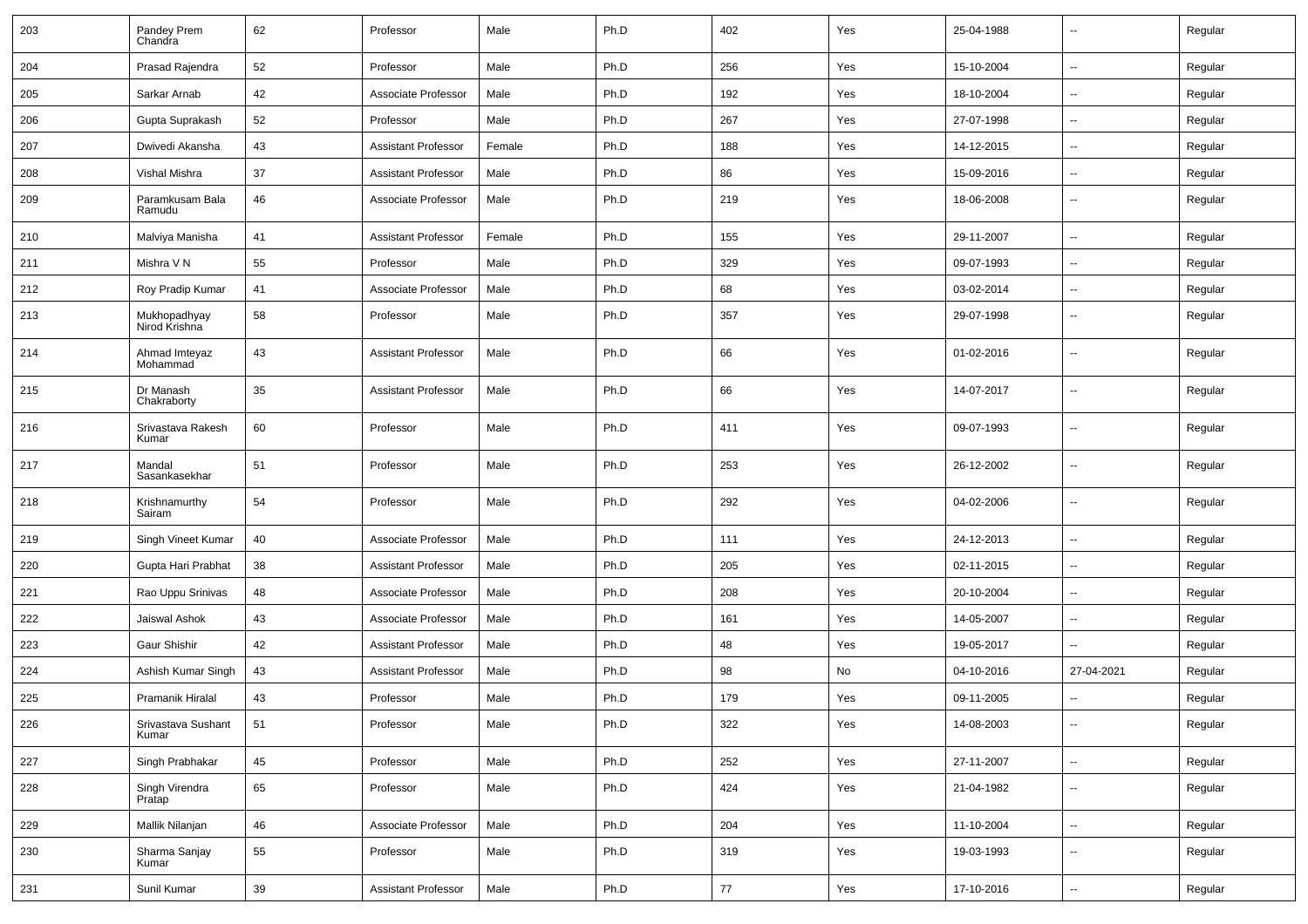| 232 | Abhishek Mudgal                | 38 | <b>Assistant Professor</b> | Male   | Ph.D | 48  | Yes | 14-02-2018 | $\mathbf{u}$             | Regular |
|-----|--------------------------------|----|----------------------------|--------|------|-----|-----|------------|--------------------------|---------|
| 233 | Arindam Indra                  | 37 | <b>Assistant Professor</b> | Male   | Ph.D | 42  | Yes | 01-02-2018 | $\sim$                   | Regular |
| 234 | Amrita Dwivedi                 | 40 | <b>Assistant Professor</b> | Female | Ph.D | 41  | Yes | 08-02-2018 | $\mathbf{u}$             | Regular |
| 235 | Swasti Mishra                  | 42 | <b>Assistant Professor</b> | Female | Ph.D | 41  | Yes | 08-02-2018 | $\overline{\phantom{a}}$ | Regular |
| 236 | Sanjukta Ghosh                 | 47 | Associate Professor        | Female | Ph.D | 198 | Yes | 15-02-2018 | $\mathbf{u}$             | Regular |
| 237 | Laltu Chandra                  | 46 | Associate Professor        | Male   | Ph.D | 159 | Yes | 18-06-2018 | $\overline{a}$           | Regular |
| 238 | Bidya Binay Karak              | 36 | Assistant Professor        | Male   | Ph.D | 45  | Yes | 16-05-2018 | $\sim$                   | Regular |
| 239 | Rakesh Kumar<br>Singh          | 42 | Associate Professor        | Male   | Ph.D | 104 | Yes | 28-06-2018 | $\sim$                   | Regular |
| 240 | Amit Kumar Verma               | 39 | Associate Professor        | Male   | Ph.D | 70  | Yes | 01-05-2018 | $\sim$                   | Regular |
| 241 | Vikash Kumar<br>Dubey          | 46 | Professor                  | Male   | Ph.D | 167 | Yes | 17-05-2018 | $\overline{\phantom{a}}$ | Regular |
| 242 | Kumar Rajesh                   | 57 | Professor                  | Male   | Ph.D | 284 | Yes | 24-11-2004 | $\mathbf{u}$             | Regular |
| 243 | Chaudhary Kalpana              | 45 | Associate Professor        | Female | Ph.D | 219 | Yes | 29-07-2002 | $\overline{\phantom{a}}$ | Regular |
| 244 | Dikshit Prabhat<br>Kumar Singh | 49 | Professor                  | Male   | Ph.D | 289 | Yes | 02-01-2008 | $\overline{\phantom{a}}$ | Regular |
| 245 | S Hemlatha                     | 52 | Professor                  | Female | Ph.D | 314 | Yes | 07-08-2003 | $\mathbf{u}$             | Regular |
| 246 | Banerjee Anuradha              | 40 | <b>Assistant Professor</b> | Female | Ph.D | 110 | Yes | 30-12-2013 | $\sim$                   | Regular |
| 247 | Gupta Ankit                    | 39 | Associate Professor        | Male   | Ph.D | 116 | Yes | 26-07-2014 | $\sim$                   | Regular |
| 248 | Bhardwaj Prabhash              | 45 | Professor                  | Male   | Ph.D | 279 | Yes | 21-08-2002 | $\sim$                   | Regular |
| 249 | Chattopadhyay<br>Kausik        | 43 | Associate Professor        | Male   | Ph.D | 157 | Yes | 13-09-2007 | $\overline{\phantom{a}}$ | Regular |
| 250 | Shyam Kamal                    | 36 | <b>Assistant Professor</b> | Male   | Ph.D | 58  | Yes | 01-08-2016 | --                       | Regular |
| 251 | Prasad Arun                    | 56 | Professor                  | Male   | Ph.D | 208 | Yes | 05-06-2004 | $\overline{\phantom{a}}$ | Regular |
| 252 | Lal Vivek Nandan               | 46 | Associate Professor        | Male   | Ph.D | 179 | Yes | 07-11-2005 | $\mathbf{u}$             | Regular |
| 253 | Kanaujia Satish                | 53 | <b>Assistant Professor</b> | Male   | Ph.D | 212 | Yes | 07-02-1997 | $\overline{\phantom{a}}$ | Regular |
| 254 | Raja Senthil A                 | 44 | Associate Professor        | Male   | Ph.D | 222 | Yes | 14-08-2003 | $\sim$                   | Regular |
| 255 | Upadhyay Shail                 | 51 | Associate Professor        | Female | Ph.D | 185 | Yes | 14-03-2008 | $\sim$                   | Regular |
| 256 | <b>Mondal Swasti</b><br>Sundar | 45 | Associate Professor        | Male   | Ph.D | 195 | Yes | 20-12-2004 | $\mathbf{u}$             | Regular |
| 257 | Kumar Amrendra                 | 45 | Associate Professor        | Male   | Ph.D | 161 | Yes | 23-05-2007 | $\sim$                   | Regular |
| 258 | Parmar Avanish<br>Singh        | 42 | <b>Assistant Professor</b> | Male   | Ph.D | 68  | Yes | 23-09-2015 | $\mathbf{u}$             | Regular |
| 259 | Srivastava Vinayak             | 55 | <b>Assistant Professor</b> | Male   | Ph.D | 269 | Yes | 27-05-1998 | $\sim$                   | Regular |
| 260 | Kumar Pradeep                  | 52 | Associate Professor        | Male   | Ph.D | 213 | Yes | 16-02-2008 | $\sim$                   | Regular |
| 261 | Maiti Pralay                   | 53 | Professor                  | Male   | Ph.D | 267 | Yes | 13-12-2004 | $\sim$                   | Regular |
| 262 | Singh Lal Pratap               | 60 | Professor                  | Male   | Ph.D | 351 | Yes | 07-10-2004 | $\sim$                   | Regular |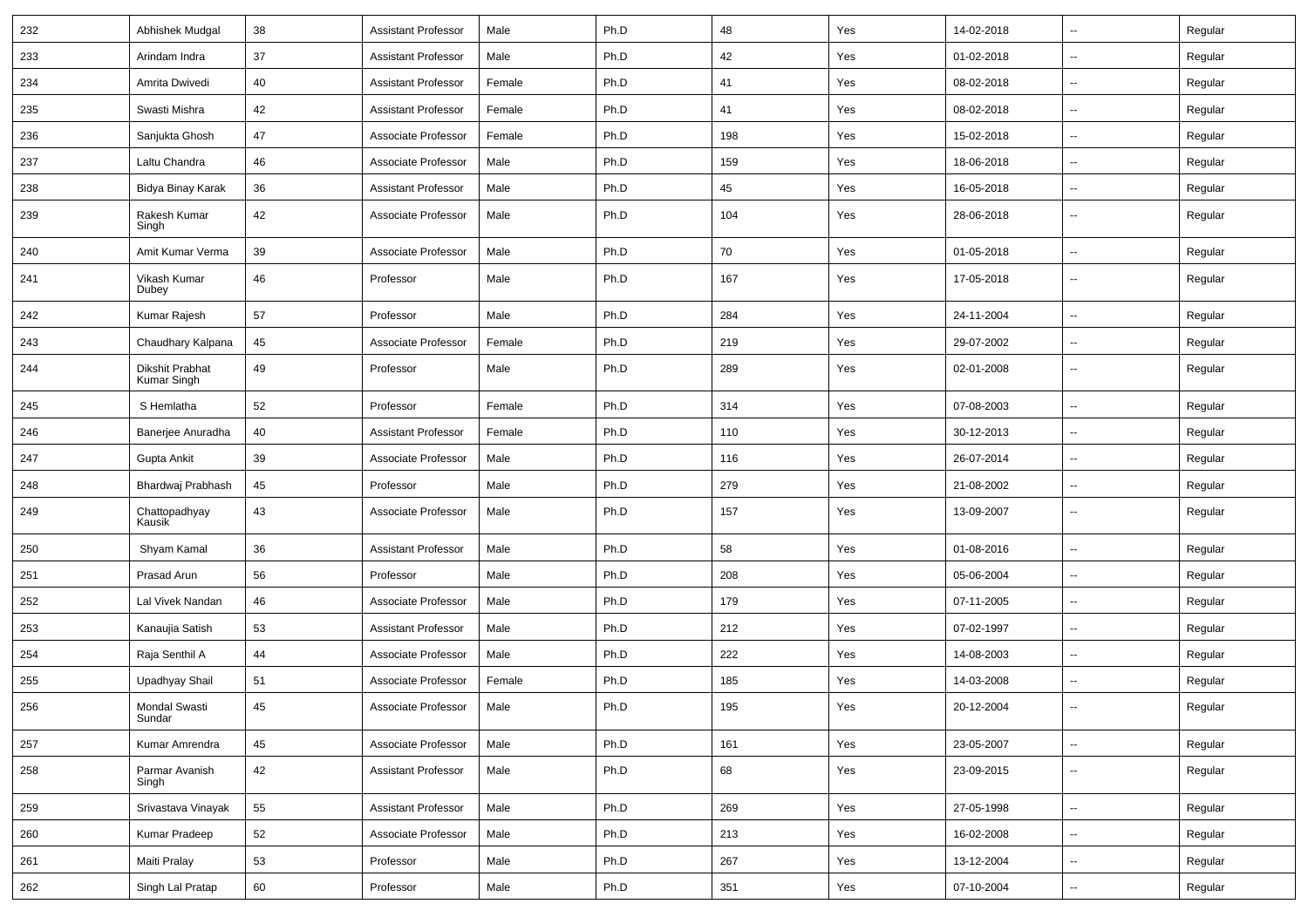| 263 | Singh Manoj Kumar           | 58 | <b>Assistant Professor</b> | Male   | M.Tech | 274 | Yes | 11-07-1998 | $\overline{\phantom{a}}$ | Regular             |
|-----|-----------------------------|----|----------------------------|--------|--------|-----|-----|------------|--------------------------|---------------------|
| 264 | Mahobia Girija<br>Shankar   | 42 | Associate Professor        | Male   | Ph.D   | 209 | Yes | 17-09-2007 | $\overline{\phantom{a}}$ | Regular             |
| 265 | Dr Somak<br>Bhattacharyya   | 39 | <b>Assistant Professor</b> | Male   | Ph.D   | 65  | Yes | 27-12-2016 | $\overline{\phantom{a}}$ | Regular             |
| 266 | Rai Birendra Nath           | 65 | Professor                  | Male   | Ph.D   | 279 | No  | 31-01-1997 | 31-12-2020               | Regular             |
| 267 | Mishra Abha                 | 49 | Associate Professor        | Female | Ph.D   | 208 | Yes | 08-08-2003 | --                       | Regular             |
| 268 | Gupta Ashok Ji              | 49 | Associate Professor        | Male   | Ph.D   | 193 | Yes | 29-09-2004 | $\overline{\phantom{a}}$ | Regular             |
| 269 | Shukla Shailendra<br>Kumar  | 52 | Professor                  | Male   | Ph.D   | 340 | Yes | 21-05-2007 | ⊷.                       | Regular             |
| 270 | Prasad Nand<br>Kishore      | 49 | Associate Professor        | Male   | Ph.D   | 174 | Yes | 11-07-2007 | $\overline{\phantom{a}}$ | Regular             |
| 271 | Dr Ruchir Gupta             | 42 | Associate Professor        | Male   | Ph.D   | 233 | Yes | 05-06-2017 | Ξ.                       | Regular             |
| 272 | Shinde Vijay Maruti         | 34 | <b>Assistant Professor</b> | Male   | Ph.D   | 42  | Yes | 12-01-2018 | $\overline{\phantom{a}}$ | Regular             |
| 273 | Venkatnarayan<br>Ramanathan | 41 | <b>Assistant Professor</b> | Male   | Ph.D   | 39  | Yes | 27-04-2018 | $\overline{\phantom{a}}$ | Regular             |
| 274 | Kavya Krishna K R           | 36 | <b>Assistant Professor</b> | Female | Ph.D   | 51  | Yes | 19-03-2018 | ⊷.                       | Regular             |
| 275 | Sukhada                     | 39 | <b>Assistant Professor</b> | Female | Ph.D   | 46  | Yes | 20-02-2018 | $\sim$                   | Regular             |
| 276 | Anil Kumar Thakur           | 50 | Associate Professor        | Male   | Ph.D   | 182 | Yes | 15-02-2018 | --                       | Regular             |
| 277 | N Krishna Swami<br>Naidu    | 35 | <b>Assistant Professor</b> | Male   | Ph.D   | 28  | Yes | 07-05-2018 | -−                       | Regular             |
| 278 | Gauhar Abbas                | 39 | <b>Assistant Professor</b> | Male   | Ph.D   | 40  | Yes | 15-03-2018 | -−                       | Regular             |
| 279 | Awaneesh Kumar<br>Singh     | 40 | <b>Assistant Professor</b> | Male   | Ph.D   | 38  | Yes | 10-05-2018 | $\sim$                   | Regular             |
| 280 | Ashok Kumar<br>Mondal       | 42 | Associate Professor        | Male   | Ph.D   | 107 | Yes | 04-06-2018 | $\overline{\phantom{a}}$ | Regular             |
| 281 | Ashish Kumar<br>Agarwal     | 40 | <b>Assistant Professor</b> | Male   | Ph.D   | 46  | Yes | 21-05-2018 | $\overline{\phantom{a}}$ | Regular             |
| 282 | <b>Shrikant Lele</b>        | 78 | Other                      | Male   | Ph.D   | 389 | No  | 10-10-2015 | 31-12-2020               | Regular             |
| 283 | Om Prakash Singh            | 42 | Associate Professor        | Male   | Ph.D   | 171 | Yes | 11-07-2016 | $\overline{\phantom{a}}$ | Regular             |
| 284 | Debdip Bhandary             | 37 | <b>Assistant Professor</b> | Male   | Ph.D   | 26  | Yes | 28-06-2019 | $\overline{\phantom{a}}$ | Regular             |
| 285 | K V Cybil                   | 49 | Associate Professor        | Male   | Ph.D   | 33  | Yes | 15-11-2018 | $\sim$                   | Regular             |
| 286 | Prithvish Nag               | 70 | Other                      | Male   | Ph.D   | 540 | No  | 21-08-2018 | 20-08-2020               | Adhoc / Contractual |
| 287 | Vinod Shanker<br>Pandey     | 66 | Other                      | Male   | Ph.D   | 228 | No  | 01-01-2018 | 31-12-2020               | Regular             |
| 288 | Arun Khattri                | 40 | Other                      | Male   | Ph.D   | 32  | Yes | 30-11-2018 | $\sim$                   | Adhoc / Contractual |
| 289 | Rajesh Kumar<br>Upadhyay    | 38 | Associate Professor        | Male   | Ph.D   | 132 | Yes | 20-11-2019 | н.                       | Regular             |
| 290 | Aaditya Pratap<br>Sanyal    | 35 | <b>Assistant Professor</b> | Male   | Ph.D   | 24  | Yes | 17-02-2020 | $\sim$                   | Regular             |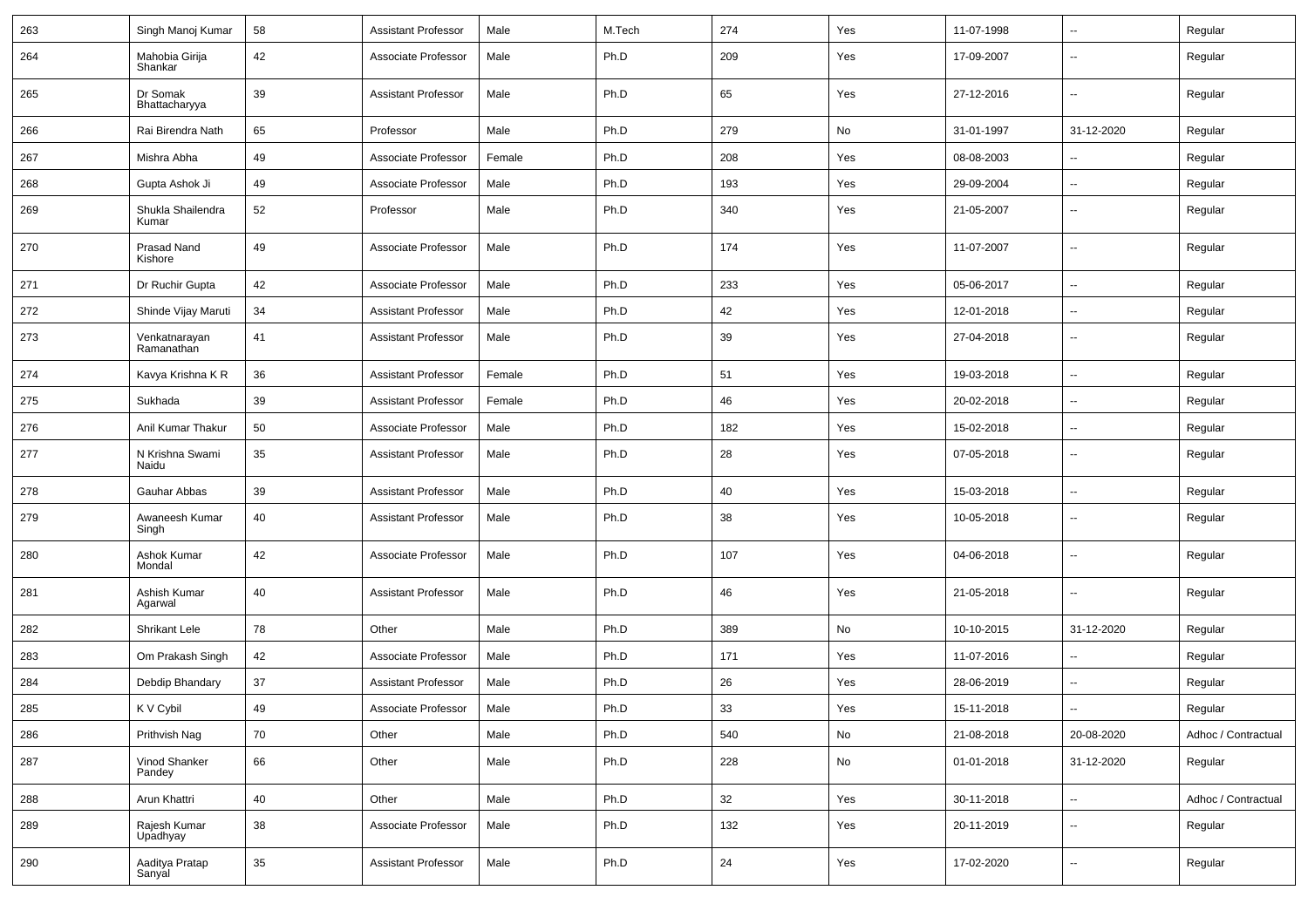| 291 | Ajay Pratap                | 33              | <b>Assistant Professor</b> | Male   | Ph.D    | 35              | Yes | 30-06-2020 | $\overline{\phantom{a}}$ | Regular |
|-----|----------------------------|-----------------|----------------------------|--------|---------|-----------------|-----|------------|--------------------------|---------|
| 292 | Mayank Swarnkar            | 33              | <b>Assistant Professor</b> | Male   | Ph.D    | 29              | Yes | 07-07-2020 | ⊷.                       | Regular |
| 293 | Shivam Verma               | 34              | <b>Assistant Professor</b> | Male   | Ph.D    | 47              | Yes | 27-08-2019 | $\overline{\phantom{a}}$ | Regular |
| 294 | Sanjeev Sharma             | 35              | <b>Assistant Professor</b> | Male   | Ph.D    | 31              | Yes | 02-12-2019 | --                       | Regular |
| 295 | Priya Ranjan Muduli        | 35              | <b>Assistant Professor</b> | Male   | Ph.D    | 19              | Yes | 27-07-2020 | $\overline{a}$           | Regular |
| 296 | <b>Sushant Mittal</b>      | 34              | <b>Assistant Professor</b> | Male   | Ph.D    | 51              | Yes | 29-07-2020 | $\overline{\phantom{a}}$ | Regular |
| 297 | Anubhav Sinha              | 36              | <b>Assistant Professor</b> | Male   | Ph.D    | 72              | Yes | 24-12-2019 | Ξ.                       | Regular |
| 298 | <b>Binita Pathak</b>       | 33              | <b>Assistant Professor</b> | Female | Ph.D    | 38              | Yes | 23-12-2019 | ⊷.                       | Regular |
| 299 | Amit Subhash<br>Shedbale   | 32              | <b>Assistant Professor</b> | Male   | Ph.D    | 48              | Yes | 02-03-2020 | $\overline{\phantom{a}}$ | Regular |
| 300 | Surya Deo Yadav            | 34              | <b>Assistant Professor</b> | Male   | Ph.D    | 57              | Yes | 06-08-2019 | Ξ.                       | Regular |
| 301 | Subhasis Sinha             | 37              | <b>Assistant Professor</b> | Male   | Ph.D    | 46              | Yes | 16-09-2019 | --                       | Regular |
| 302 | Rajnish                    | 36              | <b>Assistant Professor</b> | Male   | Ph.D    | 60              | Yes | 28-10-2019 | -−                       | Regular |
| 303 | Deepak Kumar               | 36              | <b>Assistant Professor</b> | Male   | Ph.D    | 61              | Yes | 04-11-2019 | $\mathbf{u}$             | Regular |
| 304 | Abhash Kumar Jha           | 35              | <b>Assistant Professor</b> | Male   | Ph.D    | 50              | Yes | 09-06-2020 | $\overline{\phantom{a}}$ | Regular |
| 305 | Pranjal Chandra            | 37              | <b>Assistant Professor</b> | Male   | Ph.D    | 98              | Yes | 04-12-2019 | ⊷.                       | Regular |
| 306 | Ar Renuka Singh            | 28              | Other                      | Female | M.Arch. | 59              | Yes | 26-08-2019 | $\overline{\phantom{a}}$ | Regular |
| 307 | Harsimran Kaur             | 32              | Other                      | Female | Ph.D    | 47              | Yes | 01-07-2020 | --                       | Regular |
| 308 | Ar Akhil Nawani            | 28              | Other                      | Male   | M.Arch. | 33              | Yes | 01-07-2020 | -−                       | Regular |
| 309 | Rabi Narayan<br>Mohanty    | 32              | <b>Assistant Professor</b> | Male   | Ph.D    | 46              | Yes | 01-04-2021 | $\overline{\phantom{a}}$ | Regular |
| 310 | Subrata Panda              | 36              | <b>Assistant Professor</b> | Male   | Ph.D    | 8               | Yes | 19-11-2020 | --                       | Regular |
| 311 | Abir Ghosh                 | 32              | <b>Assistant Professor</b> | Male   | Ph.D    | $\overline{7}$  | Yes | 28-12-2020 | $\overline{\phantom{a}}$ | Regular |
| 312 | Sanjay Katheria            | 33              | <b>Assistant Professor</b> | Male   | Ph.D    | 21              | Yes | 29-01-2021 | $\overline{\phantom{a}}$ | Regular |
| 313 | Udita Uday Ghosh           | 31              | <b>Assistant Professor</b> | Female | Ph.D    | $\mathbf{1}$    | Yes | 23-06-2021 | $\overline{\phantom{a}}$ | Regular |
| 314 | Prasenjit Chanak           | 35              | <b>Assistant Professor</b> | Male   | Ph.D    | 55              | Yes | 13-08-2020 |                          | Regular |
| 315 | Sukarn Agarwal             | 29              | <b>Assistant Professor</b> | Male   | Ph.D    | 8               | Yes | 03-12-2020 | $\overline{a}$           | Regular |
| 316 | Shubhendu Dutta            | 34              | Assistant Professor        | Male   | Ph.D    |                 | No  | 08-07-2020 | 30-11-2020               | Regular |
| 317 | Avirup Maulik              | 33              | Assistant Professor        | Male   | Ph.D    | 23              | Yes | 11-12-2020 | $\sim$                   | Regular |
| 318 | Chinmaya K A               | 30 <sup>°</sup> | <b>Assistant Professor</b> | Male   | Ph.D    | $\overline{7}$  | Yes | 16-12-2020 | $\sim$                   | Regular |
| 319 | Maria Thomas               | 30 <sup>°</sup> | <b>Assistant Professor</b> | Female | Ph.D    | $5\overline{)}$ | Yes | 01-03-2021 | н.                       | Regular |
| 320 | Saurabh Pratap             | 33              | <b>Assistant Professor</b> | Male   | Ph.D    | 49              | Yes | 07-12-2020 | $\sim$                   | Regular |
| 321 | Joy Prakash Misra          | 35              | <b>Assistant Professor</b> | Male   | Ph.D    | 83              | Yes | 21-12-2020 | $\sim$                   | Regular |
| 322 | Akhilendra Pratap<br>Singh | 34              | <b>Assistant Professor</b> | Male   | Ph.D    | $\overline{7}$  | Yes | 28-12-2020 | $\overline{\phantom{a}}$ | Regular |